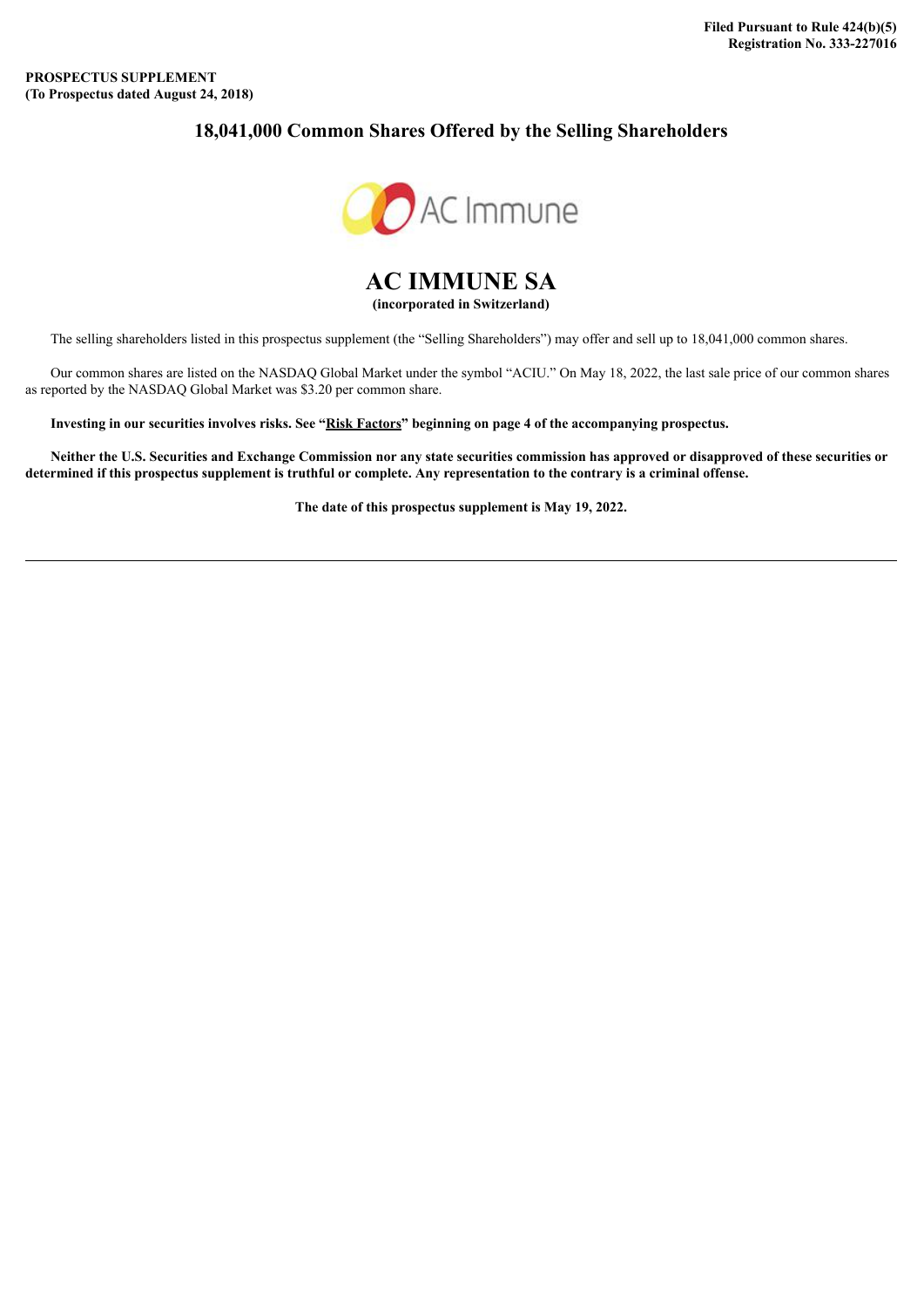The Selling Shareholders have not authorized anyone to provide you with information different or additional to the information contained in or incorporated by reference in this prospectus supplement. The Selling Shareholders are not making an offer of securities in any jurisdiction where the offer is not permitted. You should not assume that the information contained in or incorporated by reference in this prospectus supplement is accurate as of any date other than the date on the front of this prospectus supplement. Unless otherwise noted or the context otherwise requires, references in this prospectus supplement to "AC Immune," "the Company," "our company," "we," "us," "our" or similar terms refer to AC Immune SA.

#### **TABLE OF CONTENTS**

**\_\_\_\_\_\_\_\_\_\_\_\_\_\_\_\_\_\_\_\_\_\_\_\_\_\_\_\_\_\_\_**

PAGE

#### **PROSPECTUS SUPPLEMENT**

#### PROSPECTUS

|                                                          | $S-1$ |
|----------------------------------------------------------|-------|
| About This Prospectus Supplement                         |       |
| Special Note Regarding Forward-Looking Statements        | $S-2$ |
| <b>Selling Shareholders</b>                              | $S-3$ |
| Incorporation of Certain Information By Reference        | $S-5$ |
| About This Prospectus                                    | 2     |
| Where You Can Find More Information                      | 2     |
| Special Note Regarding Forward-Looking Statements        | 3     |
| AC Immune SA                                             |       |
| <b>Risk Factors</b>                                      |       |
| Ratio of Earnings to Fixed Charges                       |       |
| Use of Proceeds                                          | 6     |
| Description of Share Capital and Articles of Association |       |
| Comparison of Swiss Law and Delaware Law                 | 18    |
| Plan of Distribution                                     | 26    |
| Incorporation of Certain Information By Reference        | 28    |
| <b>Enforcement of Judgments</b>                          | 28    |
| Expenses                                                 | 29    |
| <b>Legal Matters</b>                                     | 29    |
| Experts                                                  | 29    |
|                                                          |       |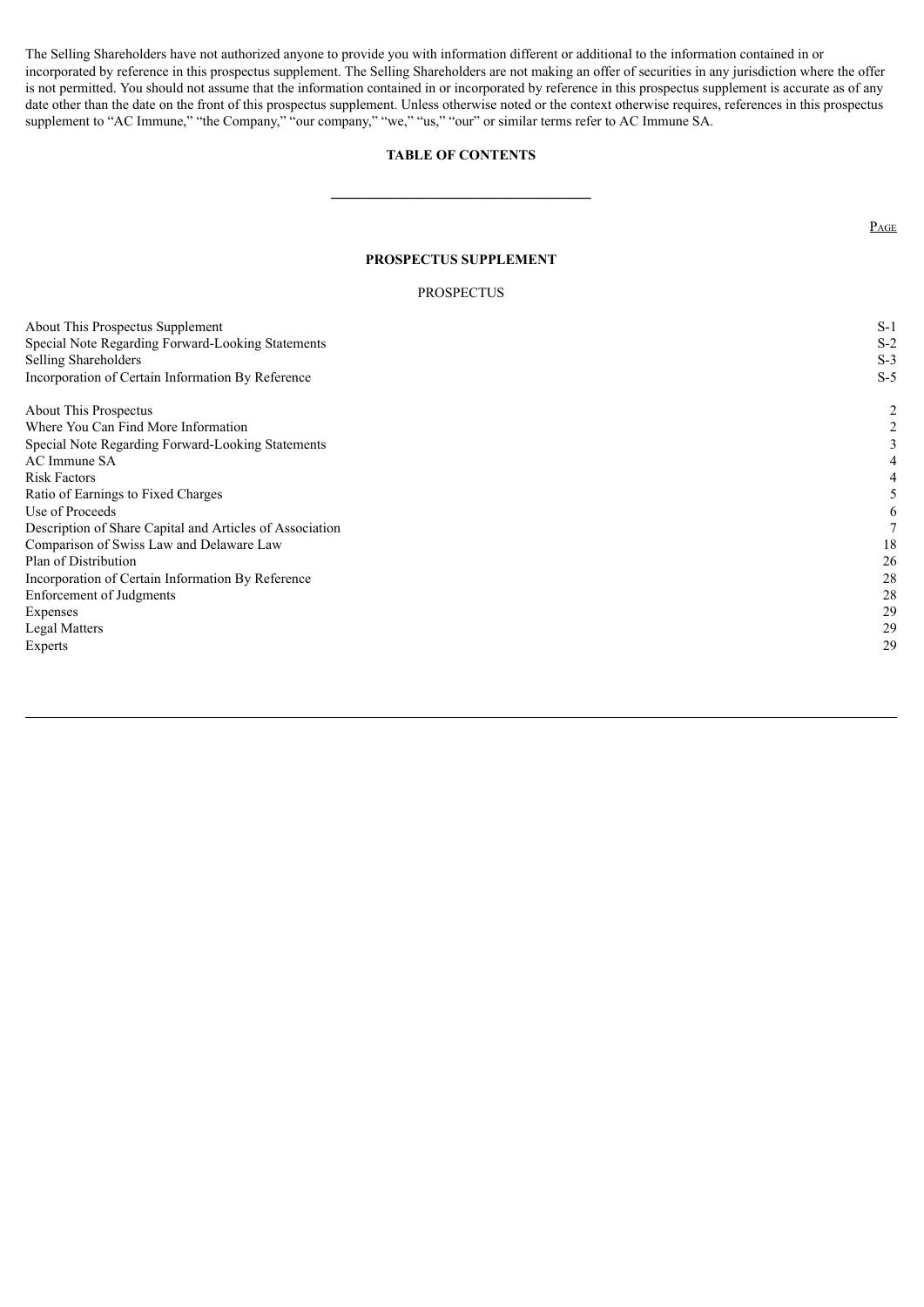### **ABOUT THIS PROSPECTUS SUPPLEMENT**

This document consists of two parts. The first part is this prospectus supplement, which describes the specific terms of this offering. The second part is the accompanying prospectus, which is part of a registration statement that we filed with the SEC using a "shelf" registration process. The accompanying prospectus describes more general information, some of which may not apply to this offering. You should read both this prospectus and any prospectus supplement together with additional information described under the headings "Where You Can Find More Information" and "Incorporation of Certain Information by Reference."

We have filed or incorporated by reference exhibits to the registration statement of which this prospectus supplement forms a part. You should read the exhibits carefully for provisions that may be important to you.

Neither the delivery of this prospectus supplement nor any sale made under it implies that there has been no change in our affairs or that the information in this prospectus supplement is correct as of any date after the date of this prospectus supplement. You should not assume that the information in this prospectus supplement, including any information incorporated in this prospectus supplement by reference, the accompanying prospectus or any free writing prospectus prepared by us, is accurate as of any date other than the date on the front of those documents. Our **business, financial condition, results of operations and prospects may have changed since that date.**

You should not assume that the information contained in this prospectus supplement is accurate as of any other date.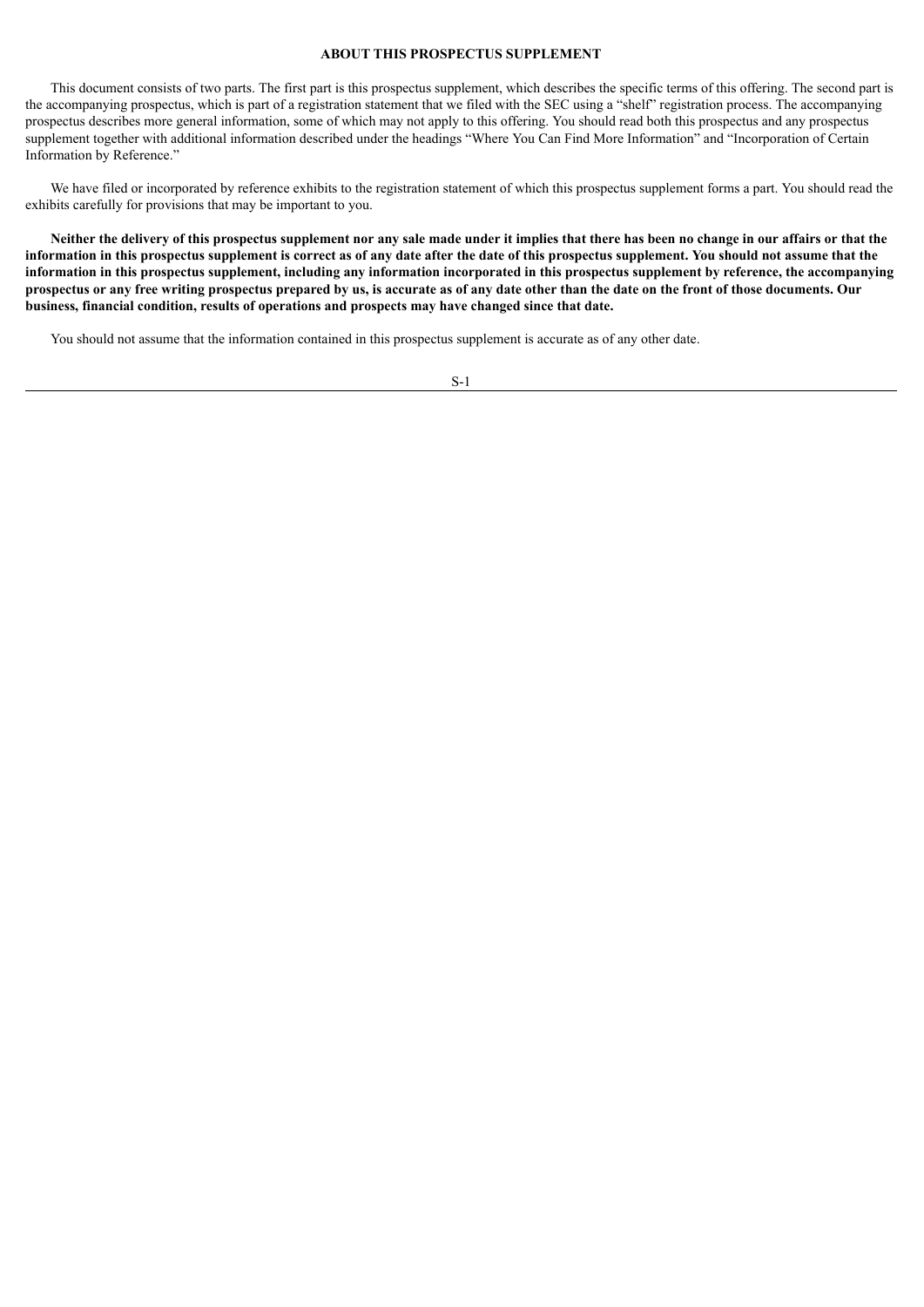#### **SPECIAL NOTE REGARDING FORWARD-LOOKING STATEMENTS**

This prospectus supplement contains statements that constitute forward-looking statements. All statements other than statements of historical facts contained in this prospectus supplement, including statements regarding our future results of operations and financial position, business strategy, product candidates, product pipeline, ongoing and planned clinical studies, including those of our collaboration partners, regulatory approvals, research and development costs, timing and likelihood of success, as well as plans and objectives of management for future operations are forward-looking statements. Many of the forward-looking statements contained in this prospectus supplement can be identified by the use of forward-looking words such as "anticipate," "believe," "could," "expect," "should," "plan," "intend," "estimate," "will" and "potential," among others.

Forward-looking statements appear in a number of places in this prospectus supplement and include, but are not limited to, statements regarding our intent, belief or current expectations. Forward-looking statements are based on our management's beliefs and assumptions and on information currently available to our management. Such statements are subject to risks and uncertainties, and actual results may differ materially from those expressed or implied in the forward-looking statements due to various factors, including, but not limited to, those identified under the section entitled "Risk Factors" in the accompanying prospectus. These risks and uncertainties include factors relating to:

- · the success of our and our collaboration partners' clinical studies, and our and their ability to obtain and maintain regulatory approval and to commercialize ACI-35, semorinemab, ACI-7104, Morphomer Tau, ACI-24 for Alzheimer's disease (AD) and for Down syndrome-related AD (ACI-24 for DS), crenezumab, PI-2620, our Tau-positron emission tomography (PET) imaging tracer, our alpha-synuclein (a-syn) PET tracer and to a lesser extent our preclinical candidates;
- the preclinical and clinical safety, efficacy and utility of our product candidates;
- · the ability of our competitors to discover, develop or commercialize competing products before or more successfully than we do;
- our plans to research, develop and commercialize our product candidates;
- the identification of serious adverse, undesirable or unacceptable side effects related to our product candidates;
- our ability to maintain our current strategic relationships with our collaboration partners;
- · our ability to protect and maintain our, and not infringe on third parties', intellectual property rights throughout the world;
- our ability to raise capital when needed in order to continue our product development programs or commercialization efforts;
- our ability to attract and retain qualified employees and key personnel;
- · the acceptance by the Food and Drug Administration (FDA) and applicable foreign regulatory authorities of data from studies that we and our collaboration partners conduct within and outside the US now and in the future;
- · our foreign private issuer status, the loss of which would require us to comply with the Exchange Act's domestic reporting regime, and cause us to incur significant legal, accounting and other expenses;
- · our incorporation in Switzerland, the laws of which govern our corporate affairs and may differ from those applicable to companies incorporated in the US; and
- The other risk factors discussed in our most recent Annual Report on Form 20-F.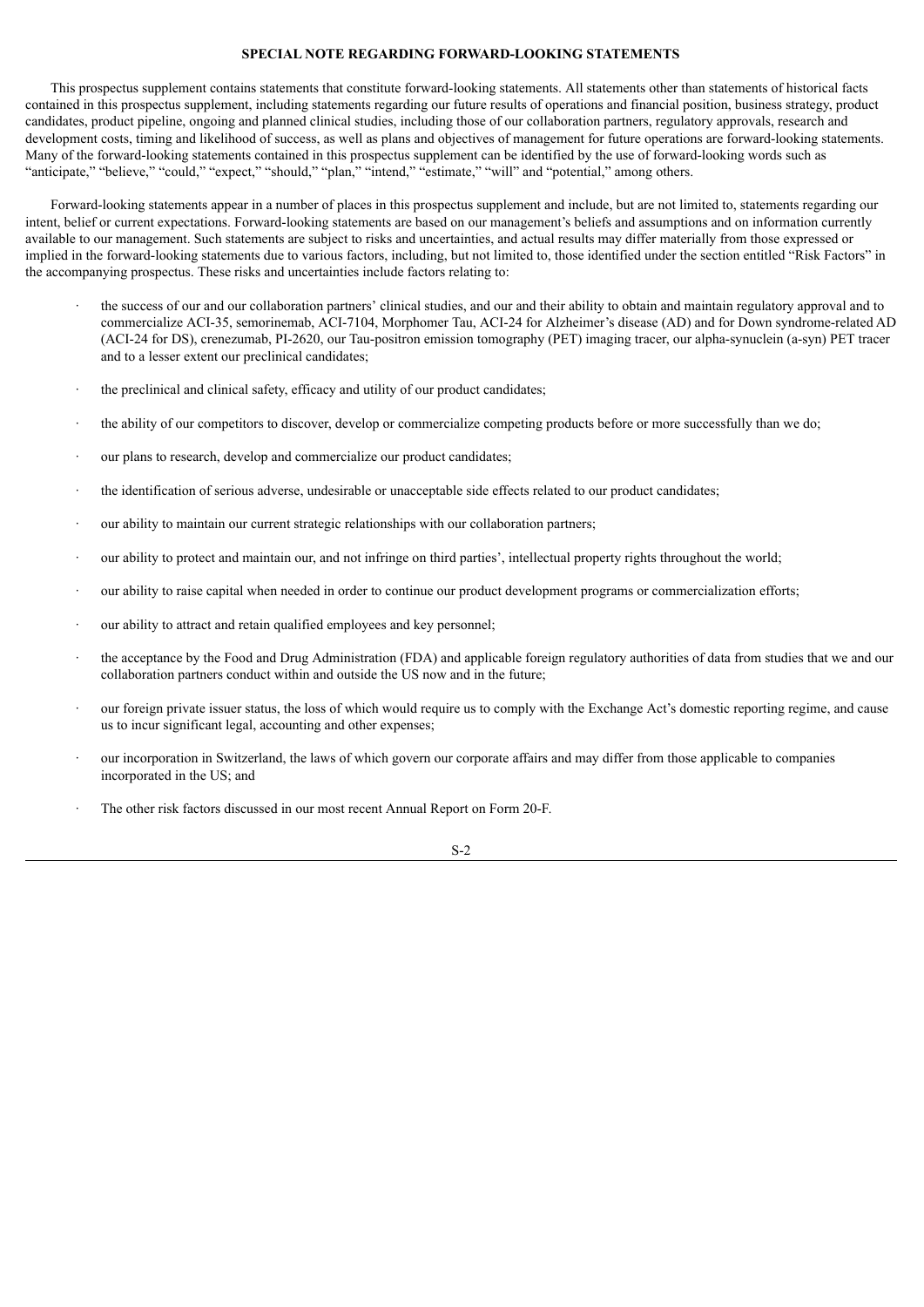#### **SELLING SHAREHOLDERS**

This prospectus supplement relates to periodic offers and sales by the Selling Shareholders listed below, and their pledgees, assignees, transferees and other successors in interest, of up to 18,041,000 common shares.

dievini Hopp BioTech holding GmbH&Co KG ("dievini") previously registered the resale of its shares on a registration statement on Form F-3 that was declared effective on September 7, 2018. As part of an internal reorganization, dievini has distributed certain common shares of the Company to affiliated entities listed in the table below.

The following table provides information regarding the Selling Shareholders' beneficial ownership of our common shares as of May 18, 2022. Beneficial ownership is determined in accordance with the rules of the Commission and includes any common shares as to which a person has sole or shared voting power or investment power and any common shares which the person has the right to acquire within 60 days after May 18, 2022 through the exercise of any option, warrant or right or through the conversion of any convertible security. As described in the footnote to the table below, we believe, based on information furnished to us, that the Selling Shareholders in this table have shared voting and investment power with respect to the shares indicated as beneficially owned. The percentage of beneficial ownership is based upon 83,552,294 common shares issued and outstanding as of the date of this prospectus supplement.

| Name of Selling Shareholder                   | Number of common shares<br>offering | Percentage of common shares<br>beneficially owned prior to the beneficially owned prior to the<br>offering | Maximum Common shares<br>offered pursuant to this<br>prospectus supplement |
|-----------------------------------------------|-------------------------------------|------------------------------------------------------------------------------------------------------------|----------------------------------------------------------------------------|
| dievini Hopp BioTech holding GmbH $& CoKG(1)$ | 16,316,742                          | 19.5%                                                                                                      | 16,316,742                                                                 |
| MH-LT-Investments GmbH (2)                    | 360,820                             | $0.4\%$                                                                                                    | 360,820                                                                    |
| Bohlini invest GmbH (3)                       | 687.128                             | $0.8\%$                                                                                                    | 687.128                                                                    |
| 4H invest GmbH (4)                            | 676.310                             | $0.8\%$                                                                                                    | 676,310                                                                    |

- (1) Represents 16,316,742 common shares held of record by dievini. dievini Verwaltungs GmbH is the sole general partner entitled to represent dievini and has voting and investment power over the shares held of record by dievini. In addition, as managing directors of dievini Verwaltungs GmbH, Dietmar Hopp, Dr, Friedrich von Bohlen und Halbach, Prof. Dr. Christof Hettich and Dr. Mathias Hothum share voting and investment power over the shares held of record by dievini. DH-Capital GmbH & Co KG ("DH-Capital") and OH Beteiligungen GmbH & Co. KG ("OH Beteiligungen") each hold a 50% limited partner interest in dievini, together have the ability to influence the actions of dievini, and may be deemed to beneficially own the common shares held of record by dievini. Dietmar Hopp and Daniel Hopp share control over DH-Capital and Oliver Hopp controls OH Beteiligungen and they may therefore be deemed to beneficially own the common shares held of record by dievini. Each of dievini Verwaltungs GmbH, Dietmar Hopp, Daniel Hopp, Oliver Hopp, DH-Capital, OH Beteiligungen, Dr, Friedrich von Bohlen und Halbach, Prof. Dr. Christof Hettich and Dr, Mathias Hothum disclaim beneficial ownership of the shares held of record by dievini except to the extent of their pecuniary interest therein. The address for dievini Hopp BioTech holding GmbH & Co KG is Johann-Jakob-Astor Str. 57, 69190 Walldorf, Germany.
- (2) Represents 360,820 common shares held of record by MH-LT-Investments GmbH, a limited liability company under German law with business address in Bürgermeiste-Willinger-Straße 3, 69190 Walldorf, Germany. Dr. Mathias Hothum is the sole shareholder of MH-LT Investments GmbH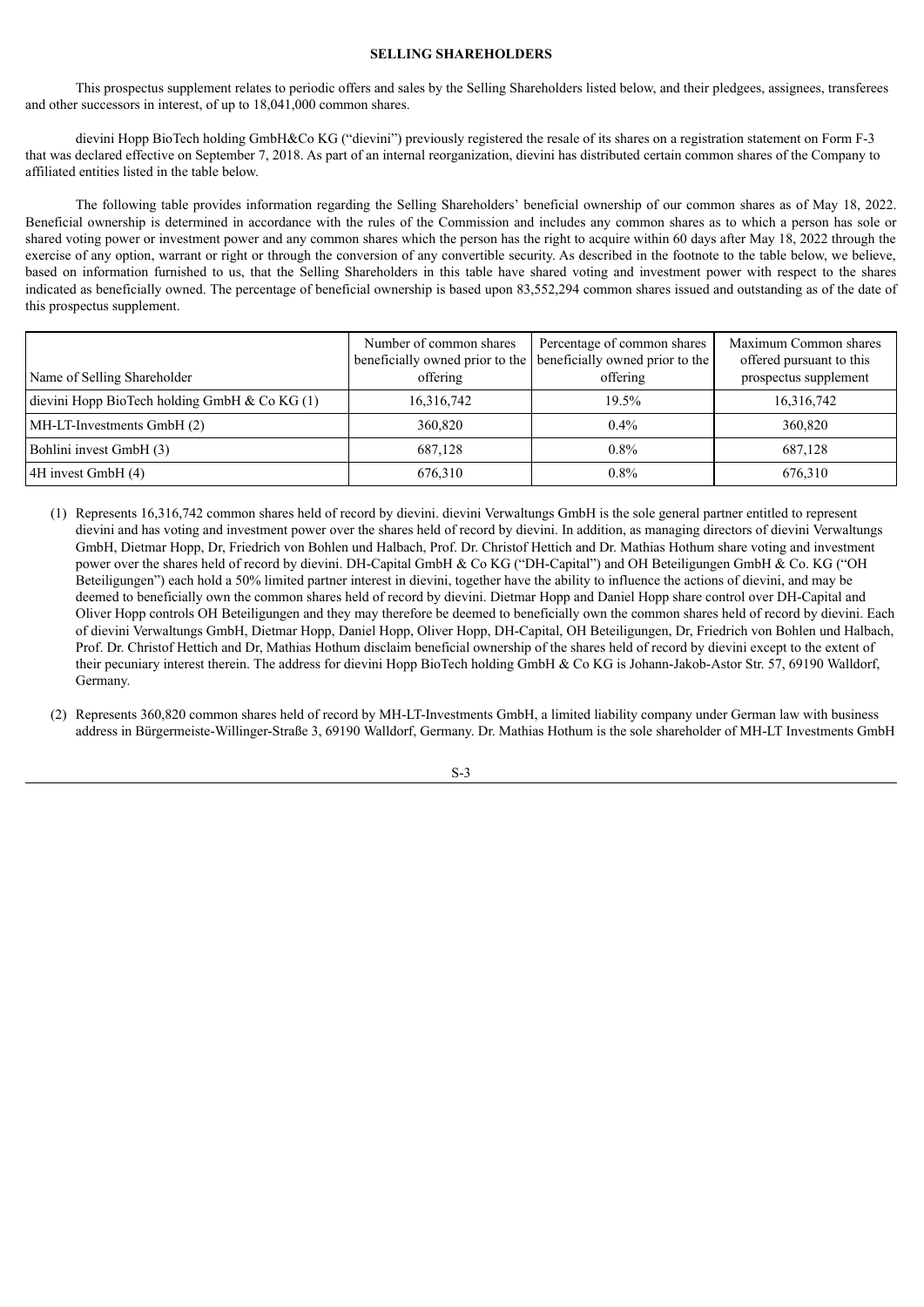- (3) Represents 687,128 common shares held of record by Bohlini invest GmbH. a limited liability company under German law with business address in Bürgermeister-Willinger-Str. 3, 69190 Walldorf, Germany. Dr, Friedrich von Bohlen und Halbach is the sole shareholder of Bohlini invest GmbH
- (4) Represents 676,310 common shares held of record by 4H invest GmbH, a limited liability company under German law with business address in Bürgermeister-Willinger-Str. 3, 69190 Walldorf, Germany. Dr. Christof Hettich is the sole shareholder of 4H GmbH.

We will pay all expenses related to this registration, except for certain underwriting discounts or commissions or legal fees of the Selling Shareholders. In addition, we will pay all expenses related to the filing of the registration statement of which this prospectus supplement forms a part.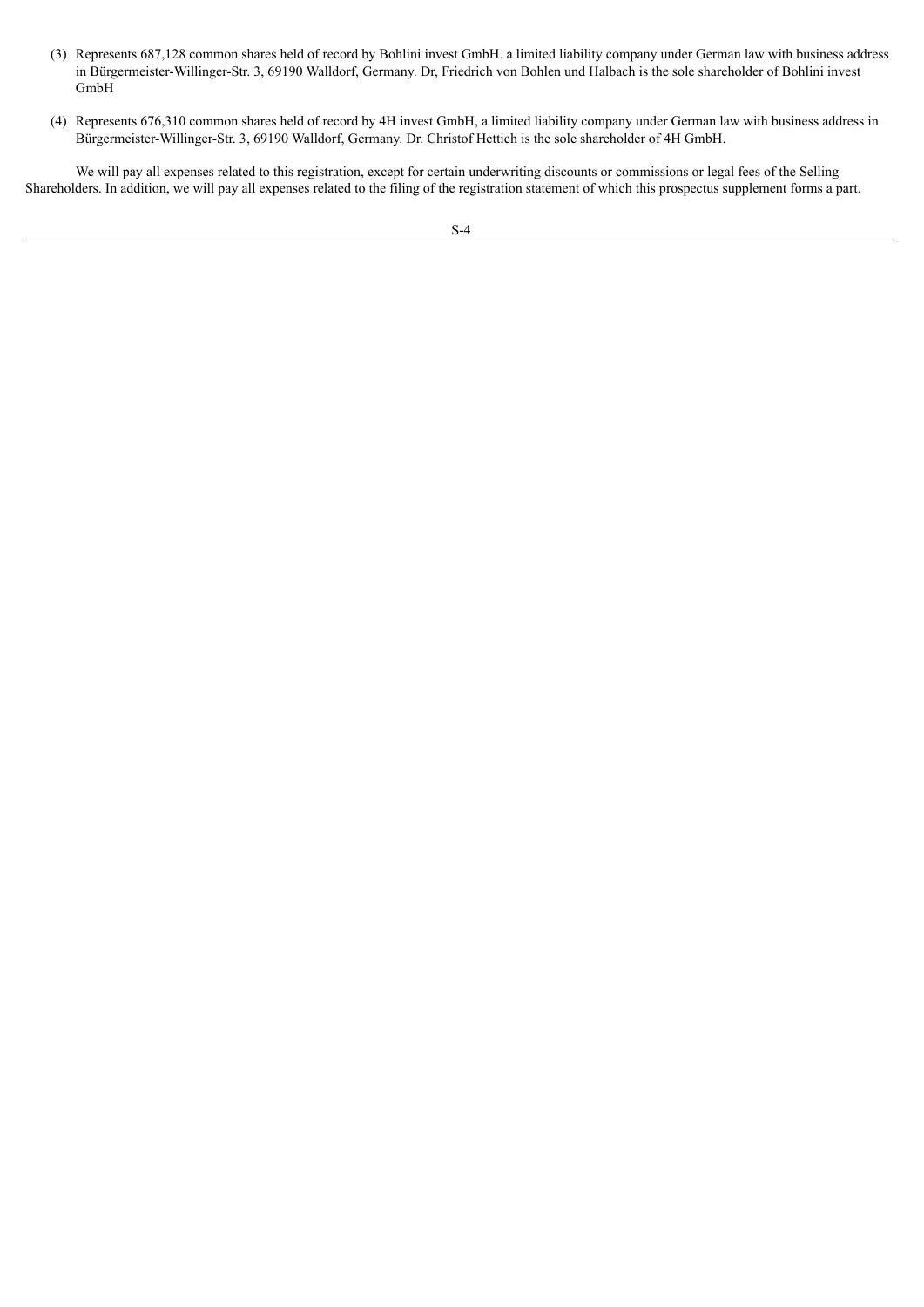#### **INCORPORATION OF CERTAIN INFORMATION BY REFERENCE**

The SEC allows us to incorporate by reference information into this document. This means that we can disclose important information to you by referring you to another document filed separately with the SEC. The information incorporated by reference is considered to be a part of this document, except for any information superseded by information that is included directly in this prospectus supplement or incorporated by reference subsequent to the date of this prospectus supplement.

We incorporate by reference herein:

- · Our 2021 Annual Report on Form 20-F for the fiscal year ended December 31, 2021;
- · Our reports on Form 6-K furnished to the SEC on March 22, 2022 (only with respect to "Item 1.C—2021 and 2020 Board Compensation" and "Item 2.C—2021 and 2020 Executive Compensation" of Exhibit 99.4), April 8, 2022 and April 28, 2021 (only with respect to Exhibits 99.1 and 99.2); and
- · The description of our common shares contained in our registration statement on Form 8-A filed with the SEC on September 23, 2016, including any amendments or reports filed for the purpose of updating such description.

All annual reports we file with the SEC pursuant to the Exchange Act on Form 20-F after the date of this prospectus supplement and prior to termination or expiration of this registration statement shall be deemed incorporated by reference into this prospectus supplement and to be part hereof from the date of filing of such documents. We may incorporate by reference any Form 6-K subsequently submitted to the SEC by identifying in such Form that it is being incorporated by reference into this prospectus supplement.

Documents incorporated by reference in this prospectus supplement are available from us without charge upon written or oral request, excluding any exhibits to those documents that are not specifically incorporated by reference into those documents. You can obtain documents incorporated by reference in this document by requesting them from us in writing or at AC Immune SA, EPFL Innovation Park, Building B, 1015 Lausanne, Switzerland, or via telephone at +41 21 345 91 21.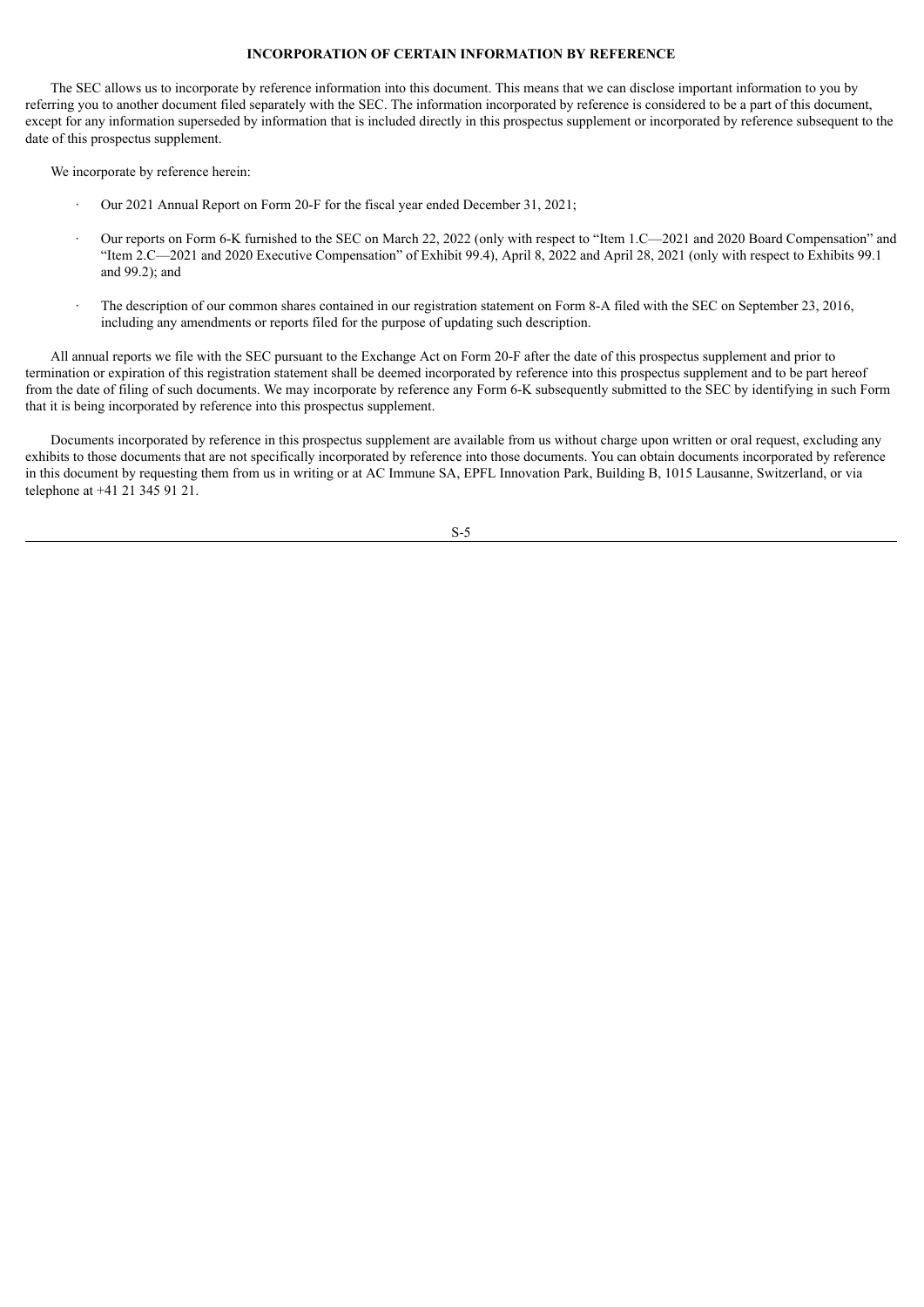#### **PROSPECTUS**

# **18,041,000 Common Shares Offered by the Selling Shareholder**



# **AC IMMUNE SA (incorporated in Switzerland)**

The selling shareholder may offer and sell up to 18,041,000 common shares. This prospectus describes the general terms of these securities and the general manner in which these securities will be offered. Depending on the method of distribution, a prospectus supplement may be required in connection with certain sales by the selling shareholder. You should read this prospectus and any applicable prospectus supplement before you invest.

The securities covered by this prospectus may be offered to or through one or more underwriters, dealers and agents, or directly to purchasers. The names of any underwriters, dealers or agents, if any, will be included in a supplement to this prospectus. For general information about the distribution of securities offered, please see "Plan of Distribution" beginning on page 26.

Our common shares are listed on the NASDAQ Global Market under the symbol "ACIU." On August 22, 2018, the last sale price of our common shares as reported by the NASDAQ Global Market was \$8.84 per common share. As of August 22, 2018, the aggregate market value of our outstanding common shares held by non-affiliates was approximately \$291,278,248 based on approximately 67,452,253 shares of outstanding common shares, of which approximately 32,950,028 shares were held by non-affiliates. We have not offered any securities pursuant to General Instruction I.B.5 of Form F-3 during the prior 12 calendar month period that ends on, and includes, the date of this prospectus.

**Investing in our securities involves risks. See "Risk Factors" beginning on page 4 of this prospectus.**

Neither the U.S. Securities and Exchange Commission nor any state securities commission has approved or disapproved of these securities or determined if this prospectus is truthful or complete. Any representation to the contrary is a criminal offense.

**The date of this prospectus is September 7, 2018.**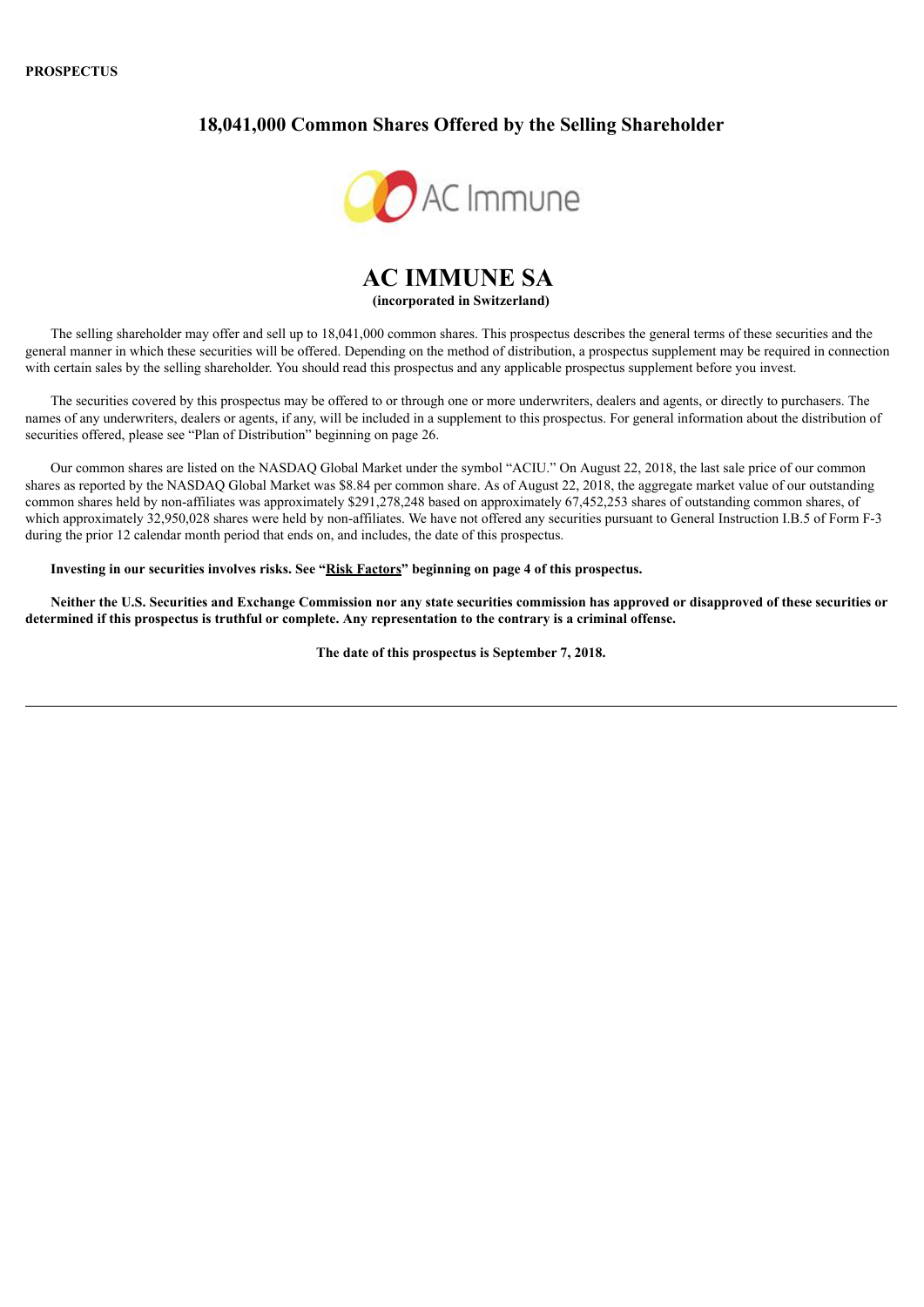The selling shareholder has not authorized anyone to provide you with information different or additional to the information contained in or incorporated by reference in this prospectus or any related prospectus supplement the selling shareholder provides to you. The selling shareholder is not making an offer of securities in any jurisdiction where the offer is not permitted. You should not assume that the information contained in or incorporated by reference in this prospectus is accurate as of any date other than the date on the front of this prospectus. Unless otherwise noted or the context otherwise requires, references in this prospectus to "AC Immune," "the Company," "our company," "we," "us," "our" or similar terms refer to AC Immune SA.

# **TABLE OF CONTENTS \_\_\_\_\_\_\_\_\_\_\_\_\_\_\_\_\_\_\_\_\_\_\_\_\_\_\_\_\_\_\_**

<span id="page-8-0"></span>

|                                                          | PAGE            |
|----------------------------------------------------------|-----------------|
| <b>About This Prospectus</b>                             | $\overline{2}$  |
| <b>Where You Can Find More Information</b>               | $\overline{2}$  |
| <b>Special Note Regarding Forward-Looking Statements</b> | $\overline{3}$  |
| <b>AC</b> Immune SA                                      | $\overline{4}$  |
| <b>Risk Factors</b>                                      | $\overline{4}$  |
| <b>Ratio of Earnings to Fixed Charges</b>                | $\overline{2}$  |
| <b>Use of Proceeds</b>                                   | $6\overline{6}$ |
| Description of Share Capital and Articles of Association | $\mathcal{I}$   |
| Comparison of Swiss Law and Delaware Law                 | <u>18</u>       |
| <b>Plan of Distribution</b>                              | 26              |
| <b>Incorporation of Certain Information By Reference</b> | 28              |
| <b>Enforcement of Judgments</b>                          | 28              |
| <b>Expenses</b>                                          | 29              |
| <b>Legal Matters</b>                                     | $\overline{29}$ |
| <b>Experts</b>                                           | 29              |
|                                                          |                 |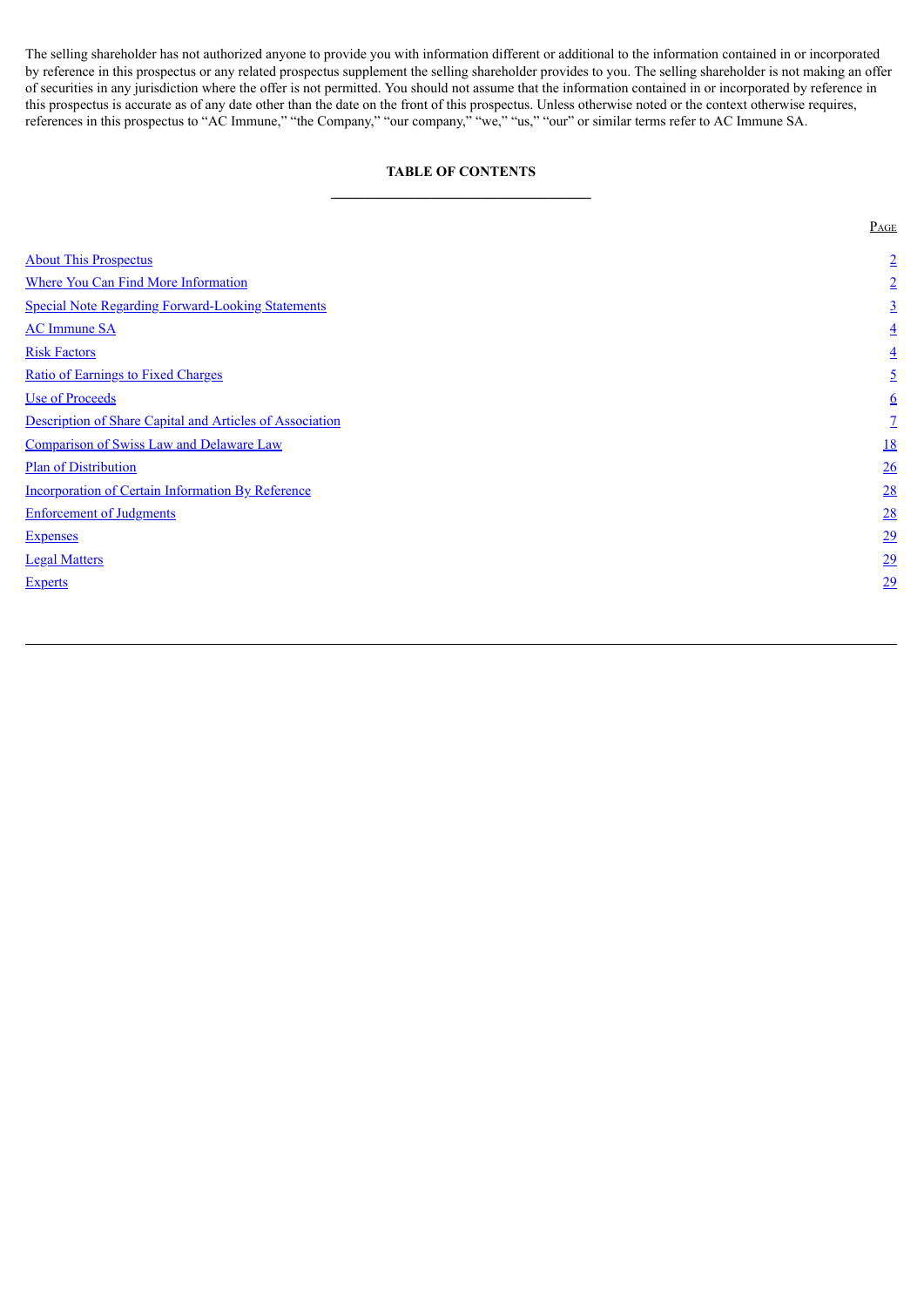#### **ABOUT THIS PROSPECTUS**

<span id="page-9-0"></span>This prospectus is part of a registration statement that we filed with the Securities and Exchange Commission, or the SEC, utilizing a "shelf" registration process. The selling shareholder and its pledgees, assignees, transferees or other successors in interest may offer from time to time up to 18,041,000 of our common shares. Depending on the method of distribution, a prospectus supplement may be required in connection with certain sales by the selling shareholder. This prospectus supplement may also add, update or change information contained in this prospectus. You should read both this prospectus and any prospectus supplement together with additional information described under the headings "Where You Can Find More Information" and "Incorporation of Certain Information by Reference."

We have filed or incorporated by reference exhibits to the registration statement of which this prospectus forms a part. You should read the exhibits carefully for provisions that may be important to you.

Neither the delivery of this prospectus nor any sale made under it implies that there has been no change in our affairs or that the information in this prospectus is correct as of any date after the date of this prospectus. You should not assume that the information in this prospectus, including any information incorporated in this prospectus by reference, the accompanying prospectus supplement or any free writing prospectus prepared by us, is accurate as of any date other than the date on the front of those documents. Our business, financial condition, results of **operations and prospects may have changed since that date.**

You should not assume that the information contained in this prospectus is accurate as of any other date.

#### **WHERE YOU CAN FIND MORE INFORMATION**

<span id="page-9-1"></span>We file or furnish certain information with the SEC, including annual reports on Form 20-F and reports on Form 6-K under the Securities Exchange Act of 1934, as amended, or the Exchange Act. You may read and copy this information at the following location of the SEC: Public Reference Room, 100 F Street, N.E., Washington, D.C. 20549.

You may obtain information on the operation of the SEC's Public Reference Room by calling the SEC at 1-800-SEC-0330. The SEC also maintains an Internet site that contains reports and other information about issuers like us who file electronically with the SEC. The address of the site is *http://www.sec.gov*.

As a foreign private issuer, we are exempt under the Exchange Act from, among other things, the rules prescribing the furnishing and content of proxy statements, and our managing directors, supervisory directors and principal shareholders are exempt from the reporting and short-swing profit recovery provisions contained in Section 16 of the Exchange Act.

 $\overline{2}$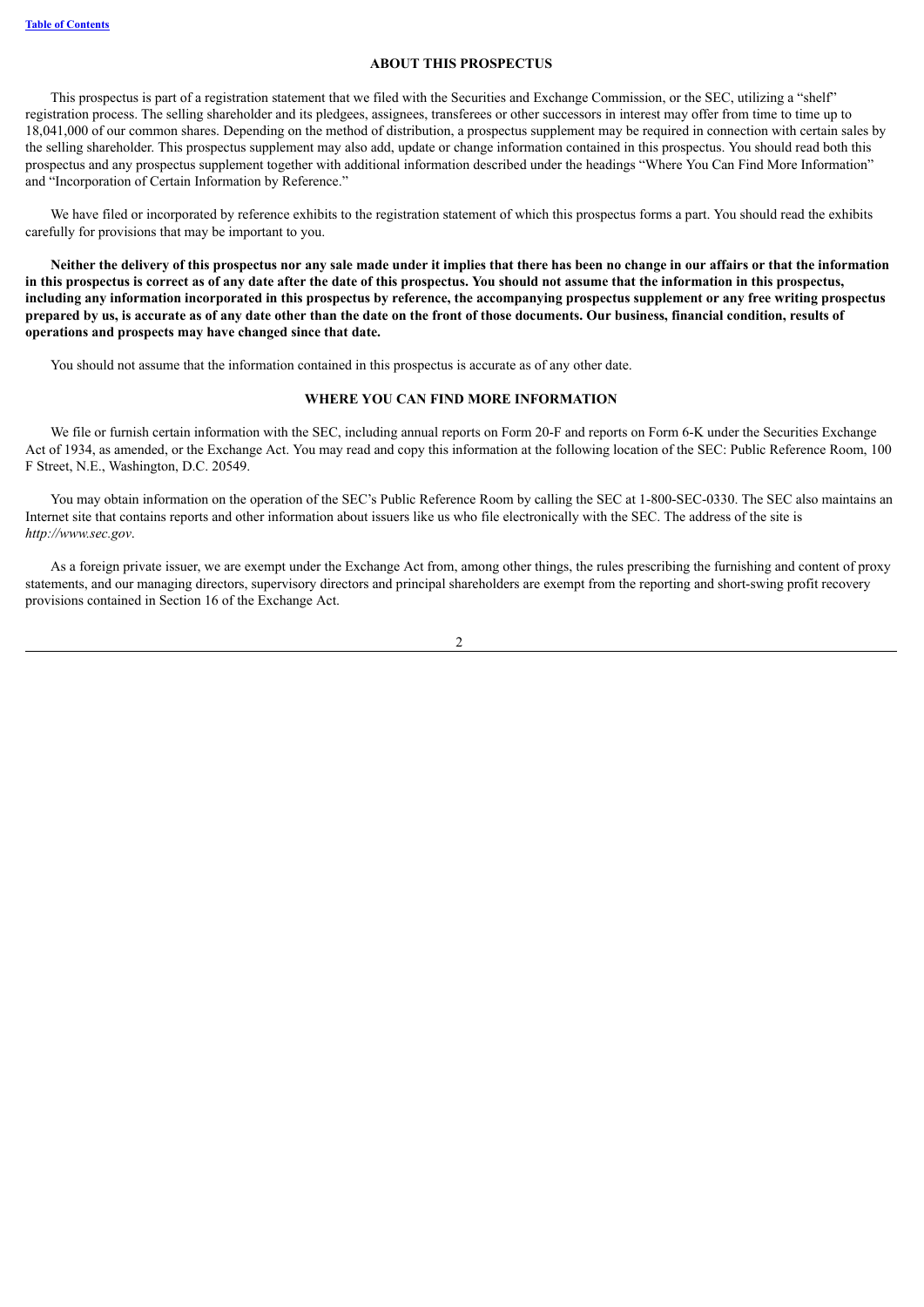#### **SPECIAL NOTE REGARDING FORWARD-LOOKING STATEMENTS**

<span id="page-10-0"></span>This prospectus contains statements that constitute forward-looking statements. All statements other than statements of historical facts contained in this prospectus, including statements regarding our future results of operations and financial position, business strategy, product candidates, product pipeline, ongoing and planned clinical studies, including those of our collaboration partners, regulatory approvals, research and development costs, timing and likelihood of success, as well as plans and objectives of management for future operations are forward-looking statements. Many of the forward-looking statements contained in this prospectus can be identified by the use of forward-looking words such as "anticipate," "believe," "could," "expect," "should," "plan," "intend," "estimate," "will" and "potential," among others.

Forward-looking statements appear in a number of places in this prospectus and include, but are not limited to, statements regarding our intent, belief or current expectations. Forward-looking statements are based on our management's beliefs and assumptions and on information currently available to our management. Such statements are subject to risks and uncertainties, and actual results may differ materially from those expressed or implied in the forwardlooking statements due to various factors, including, but not limited to, those identified under the section entitled "Risk Factors" in this prospectus. These risks and uncertainties include factors relating to:

- The success of our and our collaboration partners' clinical studies, and our and their ability to obtain regulatory approval and to commercialize crenezumab, our anti-Tau antibody candidate, ACI-24, ACI-35 and our Tau-PET Imaging tracer candidate;
- The ability of our competitors to discover, develop or commercialize competing products before or more successfully than we do;
- · Our Morphomer proprietary technology platform and its success in building additional product candidates for our pipeline;
- · The identification of serious adverse, undesirable or unacceptable side effects related to our product candidates;
- Our ability to maintain our current strategic relationships with our collaboration partners;
- Failure to protect our, and not infringe on third parties', intellectual property rights throughout the world;
- · Our ability to raise capital when needed in order to continue our product development programs or commercialization efforts;
- · The Food and Drug Administration's and applicable foreign regulatory authorities' acceptance of data from studies we conduct outside the United States in the future;
- · Our foreign private issuer status, the loss of which would require us to comply with the Exchange Act's domestic reporting regime and cause us to incur significant legal, accounting and other expenses;
- · Our incorporation in Switzerland, the laws of which govern our corporate affairs and may differ from those applicable to companies incorporated in the United States; and
- The other risk factors discussed in our most recent Annual Report on Form 20-F.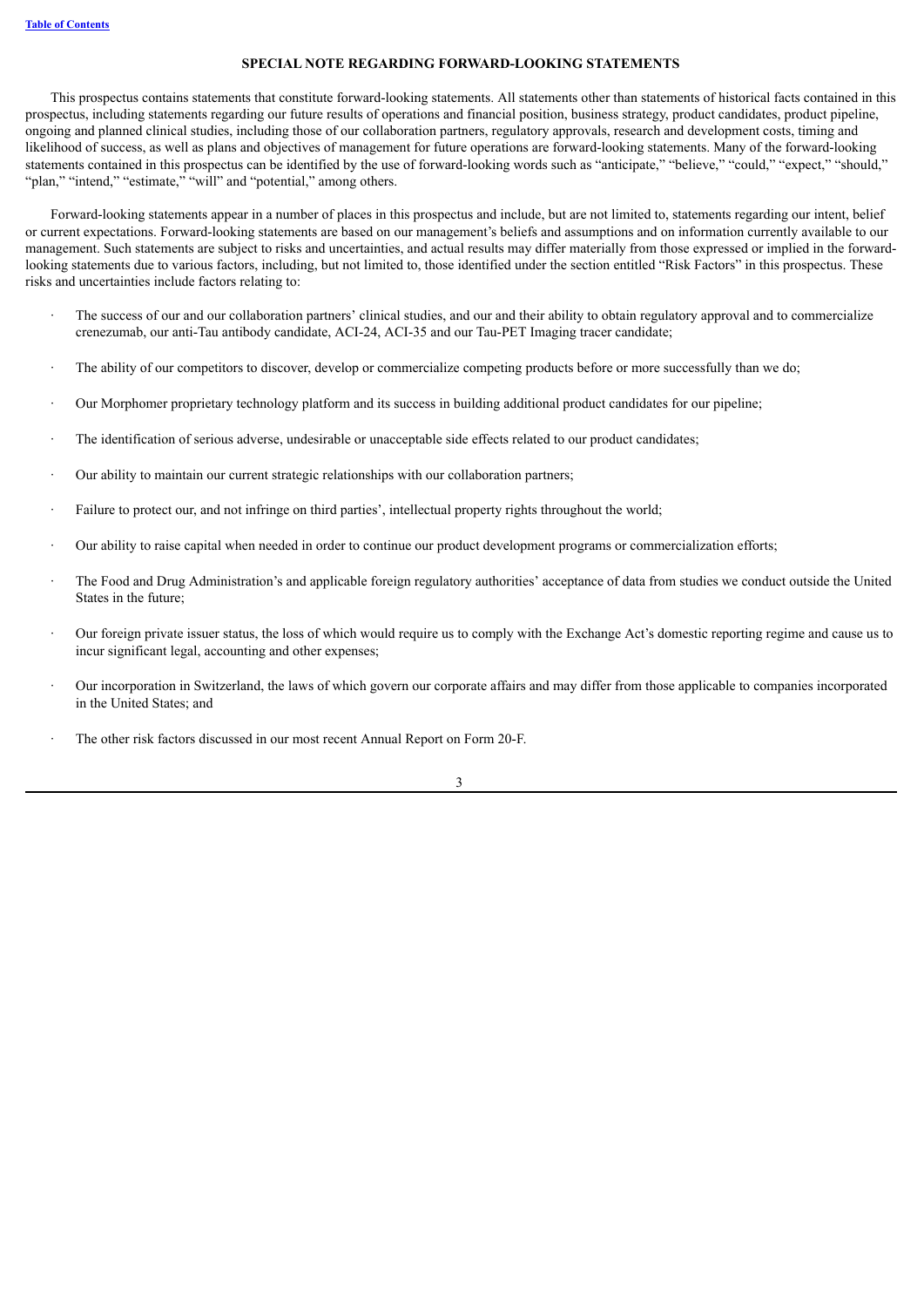#### **AC IMMUNE SA**

<span id="page-11-0"></span>We are a clinical stage biopharmaceutical company focused on neurodegenerative diseases with four product candidates in clinical trials. We leverage our two proprietary technology platforms to discover, design and develop novel, proprietary medicines for prevention, diagnosis and treatment of neurodegenerative diseases associated with protein misfolding. Misfolded proteins are generally recognized as the leading cause of neurodegenerative diseases, such as Alzheimer's disease, or AD, and Parkinson's disease, or PD, with common mechanisms and drug targets, such as Abeta, Tau and alphasynuclein and Tar Binding Protein (TDP-43). We believe that our large and diverse pipeline of nine therapeutic candidates and three diagnostic candidates has the potential to drive a paradigm shift in the treatment of a broad spectrum of neurodegenerative and other diseases related to protein misfolding.

We are a Swiss stock corporation (*société anonyme*) organized under the laws of Switzerland. We were formed as a Swiss limited liability company (*société à responsabilité limitée*) on February 13, 2003 with our registered office and domicile in Basel, Switzerland. We converted to a Swiss stock corporation (*société anonyme*) under the laws of Switzerland on August 25, 2003. Our Swiss enterprise identification number is CHE-109.878.825. Our domicile and registered office is in Ecublens, near Lausanne, Canton of Vaud, Switzerland. Our common shares were admitted to trading on NASDAQ Global Market on September 23, 2016. Our shares are traded under the symbol "ACIU."

Our registered and principal executive offices are located at EPFL Innovation Park, Building B, 1015 Lausanne, Switzerland, our general telephone number is (41) 21 345 91 21 and our internet address is www.acimmune.com. Our website and the information contained on or accessible through our website are not part of this prospectus.

#### **RISK FACTORS**

<span id="page-11-1"></span>Before making a decision to invest in our securities, you should carefully consider the risks described under "Risk Factors" in the applicable prospectus supplement and in our then most recent Annual Report on Form 20-F, and in any updates to those risk factors in our reports Form 6-K incorporated herein, together with all of the other information appearing or incorporated by reference in this prospectus and any applicable prospectus supplement, in light of your particular investment objectives and financial circumstances.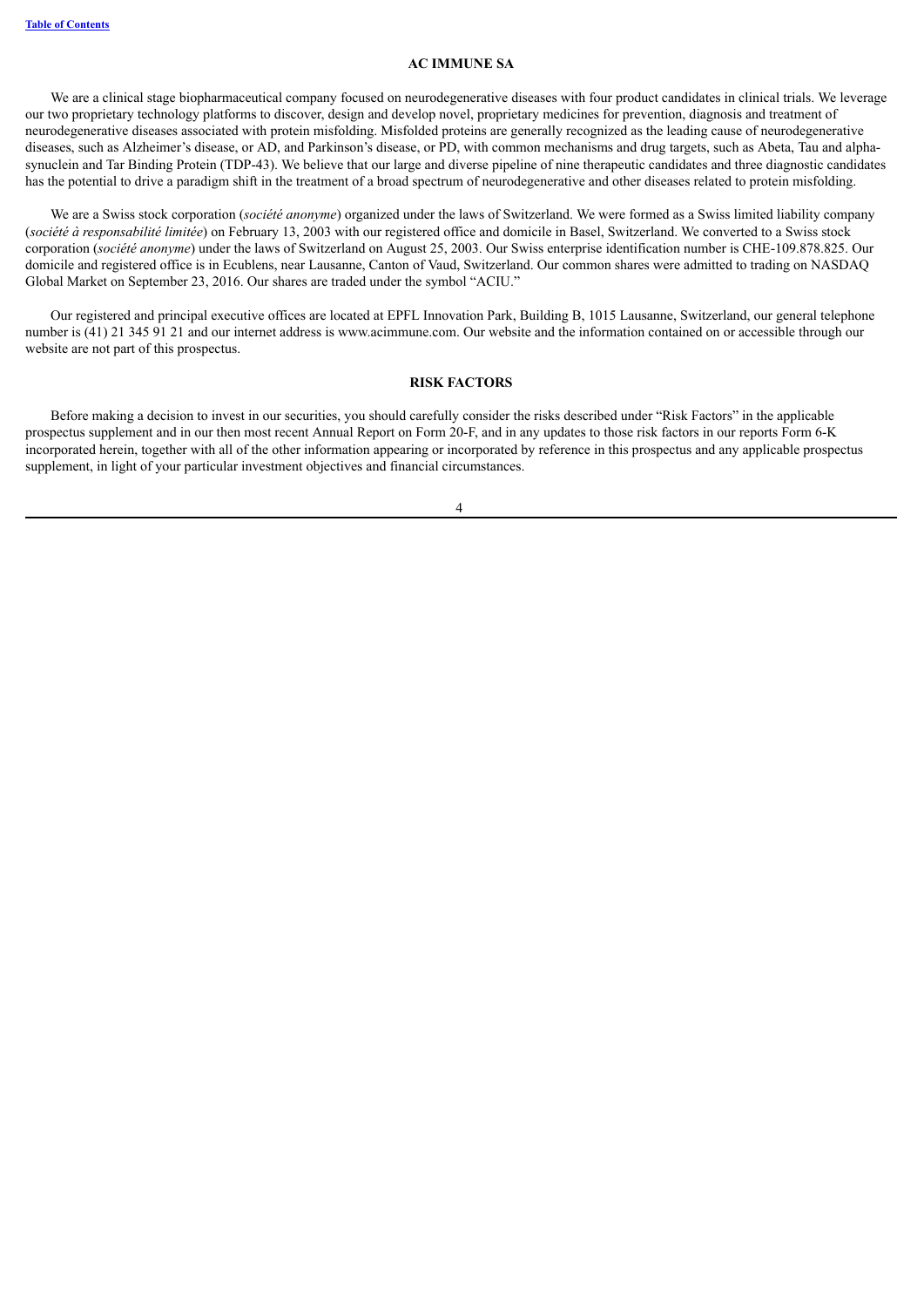#### **RATIO OF EARNINGS TO FIXED CHARGES**

<span id="page-12-0"></span>The following table sets forth our ratio of earnings to fixed charges for each of the periods indicated. You should read this table in conjunction with the consolidated financial statements and notes incorporated by reference in this prospectus.

|                                    | <b>Six Months Ended</b><br><b>June 30, 2018</b><br>(unaudited) | <b>Fiscal Year Ended</b><br>December 31, |               |       |  |
|------------------------------------|----------------------------------------------------------------|------------------------------------------|---------------|-------|--|
|                                    |                                                                | 2017                                     | 2016          | 2015  |  |
| Ratio of earnings to fixed charges |                                                                | $\ast$                                   | $\mathcal{H}$ | 1,062 |  |
|                                    |                                                                |                                          |               |       |  |

\* Our earnings were insufficient to cover fixed charges of CHF 52 thousand for the six months ended June 30, 2018 and fixed charges of CHF 174 thousand and CHF 27 thousand for the years ended December 31, 2017 and 2016, respectively.

For purposes of calculating the ratios in the table above, earnings consist of pre-tax income/(loss) from continuing operations plus fixed charges. Fixed charges consist of relevant interest expenses and an estimate of the interest expense (5% for all periods) within rental expense.

|   |   |   | I<br>I |  |
|---|---|---|--------|--|
| × | ٧ | I |        |  |
|   |   |   |        |  |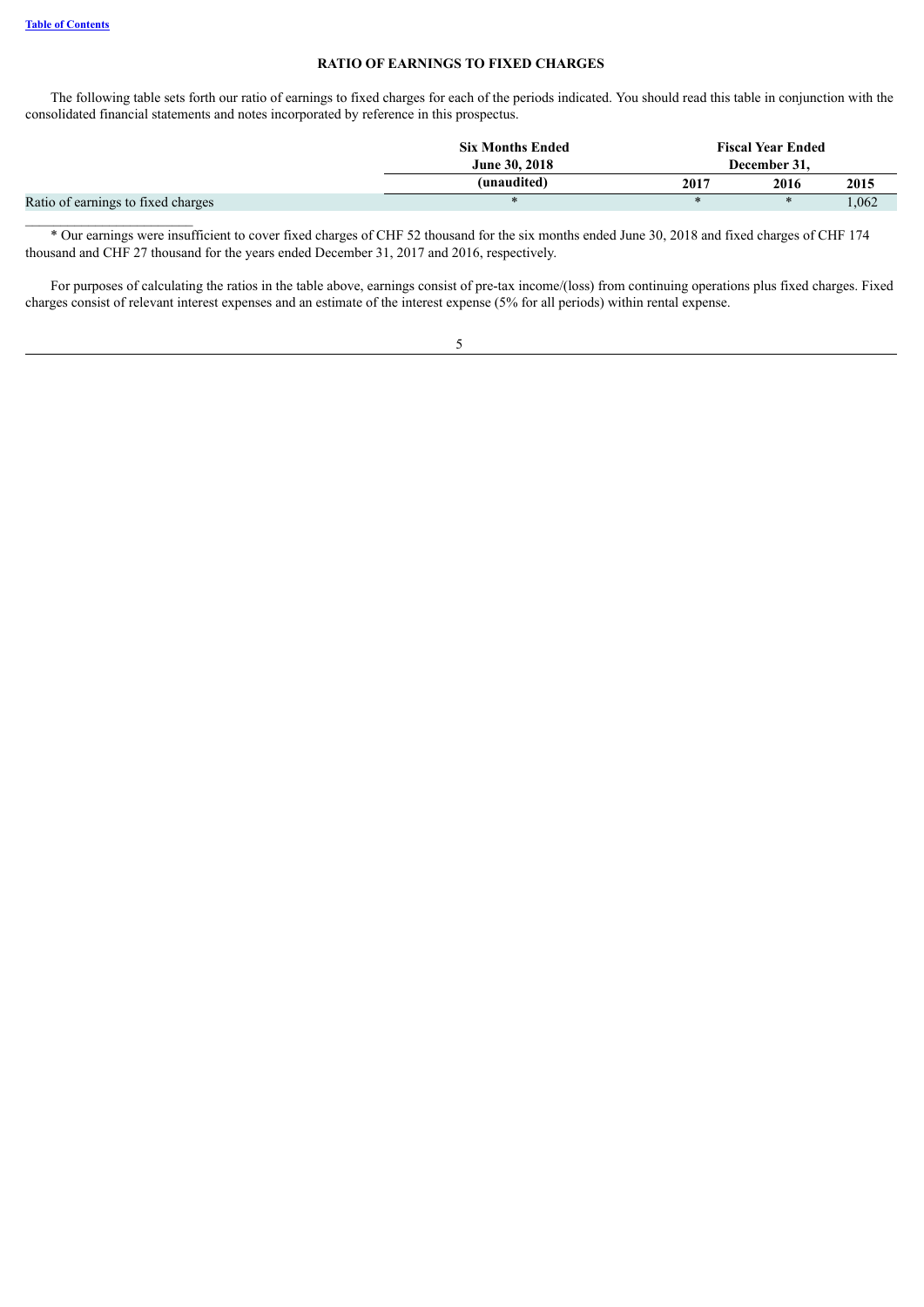# **USE OF PROCEEDS**

<span id="page-13-0"></span>We will not receive any proceeds from the sale of common shares by the selling shareholder. All proceeds from the sale of such securities will be received by the selling shareholder.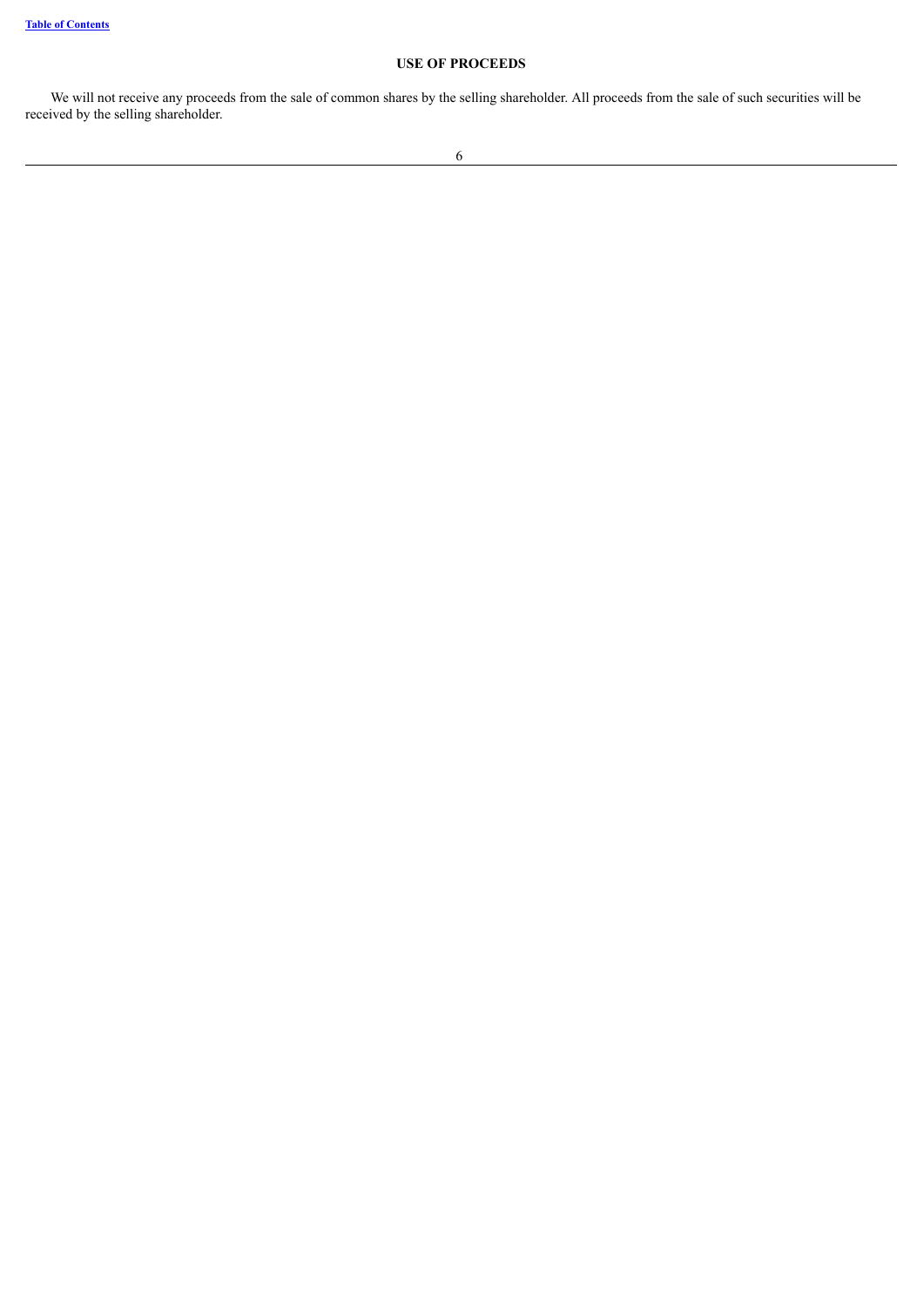# **DESCRIPTION OF SHARE CAPITAL AND ARTICLES OF ASSOCIATION**

#### <span id="page-14-0"></span>**The Company**

We are a Swiss stock corporation (*société anonyme*) organized under the laws of Switzerland. We were formed as a Swiss limited liability company (*société à responsabilité limitée*) on February 13, 2003 with our registered office and domicile in Basel, Switzerland. We converted to a Swiss stock corporation (*société anonyme*) under the laws of Switzerland on August 25, 2003. Our domicile and registered office is in Ecublens, near Lausanne, Canton of Vaud, Switzerland. Our head office is currently located at EPFL Innovation Park, Building B, Lausanne, Switzerland.

#### **Share Capital**

As of the date of this prospectus, our issued share capital is CHF 1,347,253.80, consisting of 67,362,690 common shares with a nominal value of CHF 0.02 each. We have no dividend rights certificates (*bons de jouissance*).

#### **Articles of Association**

On July 30, 2018, we adopted the articles of association and when we refer to our articles of association in this prospectus, we refer to the articles of association as filed as Exhibit 4.1 hereto.

#### *Purpose*

Under our articles of association, our purpose is the research, study, development, manufacture, promotion, sale and marketing of products and substances within the pharmaceutical and nutrition industry as well as the purchase, sale and exploitation of patents and licenses in this field. We may engage in any activities which are apt to favor our purpose directly or indirectly. We may also acquire and sell real estate. We may open branch offices in Switzerland and abroad and may also acquire participations in other companies. We may provide securities to its subsidiaries and supply guarantees.

#### *Ordinary Capital Increase, Authorized and Conditional Share Capital*

Under Swiss law, we may increase our share capital (*capital-actions*) with a resolution of the general meeting of shareholders (ordinary capital increase) that must be carried out by the board of directors within three months of the general meeting in order to become effective. Under our articles of association, in the case of subscription and increase against payment of contributions in cash, a resolution passed by a simple majority of the votes cast at the general meeting of shareholders regardless of abstentions or empty or invalid votes is required. In the case of subscription and increase against contributions in kind or to fund acquisitions in kind, when shareholders'statutory pre-emptive subscription rights are withdrawn or where transformation of reserves into share capital is involved, a resolution passed by two-thirds of the shares represented at a general meeting of shareholders and the absolute majority of the nominal amount of the shares represented is required.

Furthermore, under the Swiss Code of Obligations, or the CO, our shareholders, by a resolution passed by two-thirds of the shares represented at a general meeting of shareholders and the absolute majority of the nominal amount of the shares represented, may empower our board of directors to issue shares of a specific aggregate nominal amount up to a maximum of 50% of the share capital in the form of:

- · conditional capital (*capital conditionnel*) for the purpose of issuing shares in connection with, among other things, (i) option and conversion rights granted in connection with warrants and convertible bonds of the Company or one of our subsidiaries or (ii) grants of rights to employees, members of our board of directors or consultants or our subsidiaries or other persons providing services to the Company or a subsidiary to subscribe for new shares (conversion or option rights); or
- · authorized capital (*capital-actions autorisé*) to be utilized by the board of directors within a period determined by the shareholders but not exceeding two years from the date of the shareholder approval.

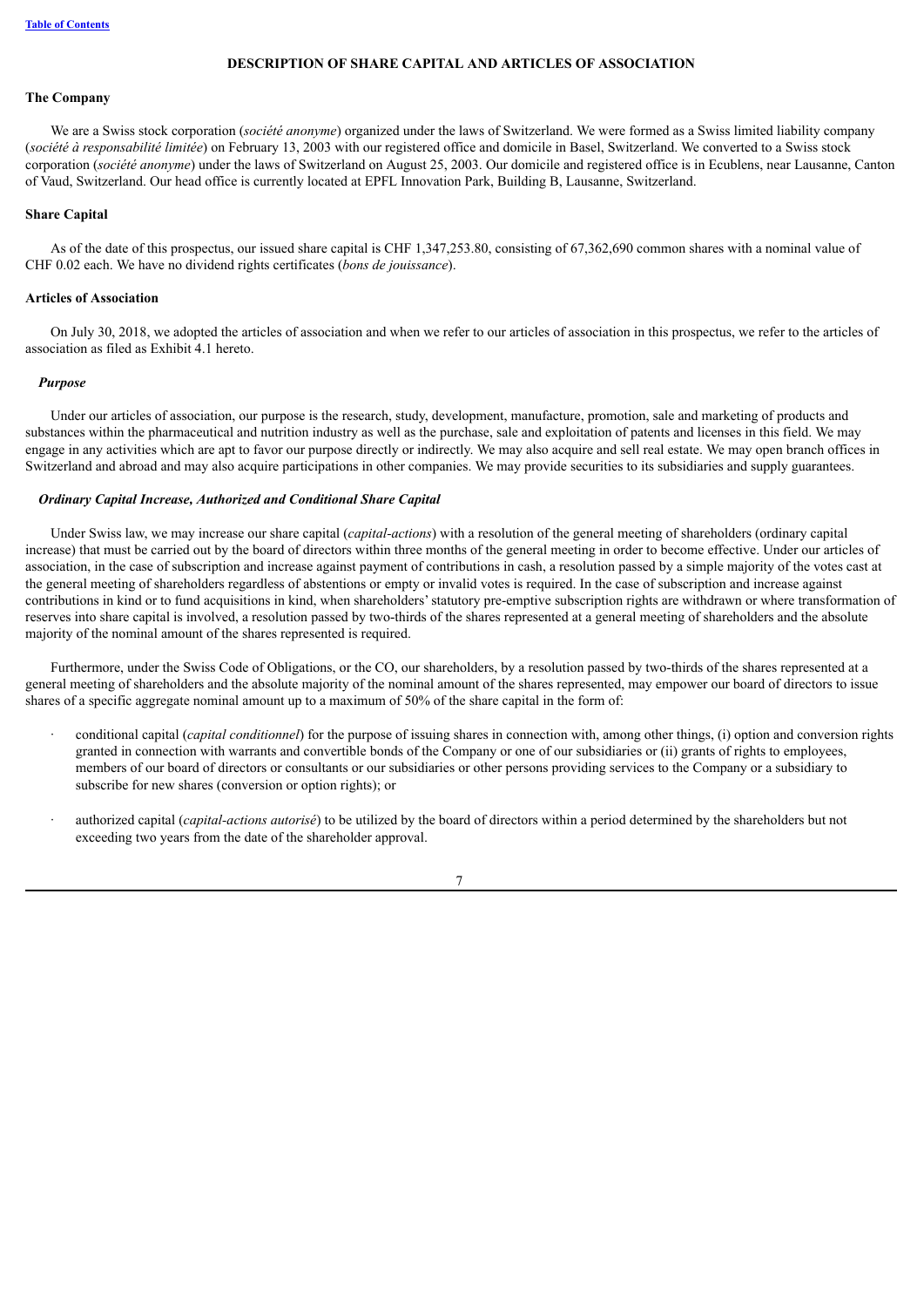#### *Pre-Emptive Rights*

Pursuant to the CO, shareholders have pre-emptive subscription rights (*droits de souscription*) to subscribe for new issuances of shares. With respect to conditional capital in connection with the issuance of conversion rights, convertible bonds or similar debt instruments, shareholders have advance subscription rights (*droit de souscrire préalablement*) for the subscription of conversion rights, convertible bonds or similar debt instruments.

A resolution passed at a general meeting of shareholders by two-thirds of the shares represented and the absolute majority of the nominal value of the shares represented may authorize our board of directors to withdraw or limit pre-emptive subscription rights or advance subscription rights in certain circumstances.

If pre-emptive subscription rights are granted, but not exercised, the board of directors may allocate the pre-emptive subscription rights as it elects.

The authorization previously granted to the board of directors to issue share capital has expired. A valid authorization to issue share capital in the articles of association of a Swiss stock corporation would typically provide for the withdrawal or limitation of preemptive subscription rights of shareholders, and their allocation to third parties or to the company, in the event that the newly issued shares are used for the following purposes:

- if the issue price of the new registered shares is determined by reference to the market price;
- for the acquisition of an enterprise, part(s) of an enterprise or participations, or for the financing or refinancing of any of such transactions, or in the event of share placement for the financing or re-financing of such transactions;
- · for purposes of broadening the shareholder constituency of the company in certain financial or investor markets, for purposes of the participation of strategic partners, or in connection with the listing or registration of new registered shares on domestic or foreign stock exchanges;
- for purposes of granting an over-allotment option of up to 20% of the total number of registered shares in a placement or sale of registered shares to the respective initial purchaser(s) or underwriter(s);
- for raising of capital (including private placements) in a fast and flexible manner which probably could not be reached without the exclusion of the statutory pre-emptive right of the existing shareholders;
- for other valid grounds in the sense of Article 652b para. 2 of the CO.

#### *Our Authorized Share Capital*

Under Article 3a of our articles of association, the authorization granted to our board of directors to increase our nominal share capital has expired.

#### *Our Conditional Share Capital*

#### *Conditional Share Capital for Bonds and Similar Debt Instruments*

Under Article 3b of our articles of association, our nominal share capital may be increased by a maximum aggregate amount of CHF 91,867.50 through the issuance of not more than 4,593,375 common shares, which would have to be fully paid-in, with a nominal value of CHF 0.02 each, by the exercise of option and conversion rights granted in connection with warrants and convertible bonds of the Company or one of our subsidiaries. Shareholders will not have pre-emptive subscription rights in such circumstances. The holders of convertible bonds are entitled to the new shares upon the occurrence of the applicable conversion feature.

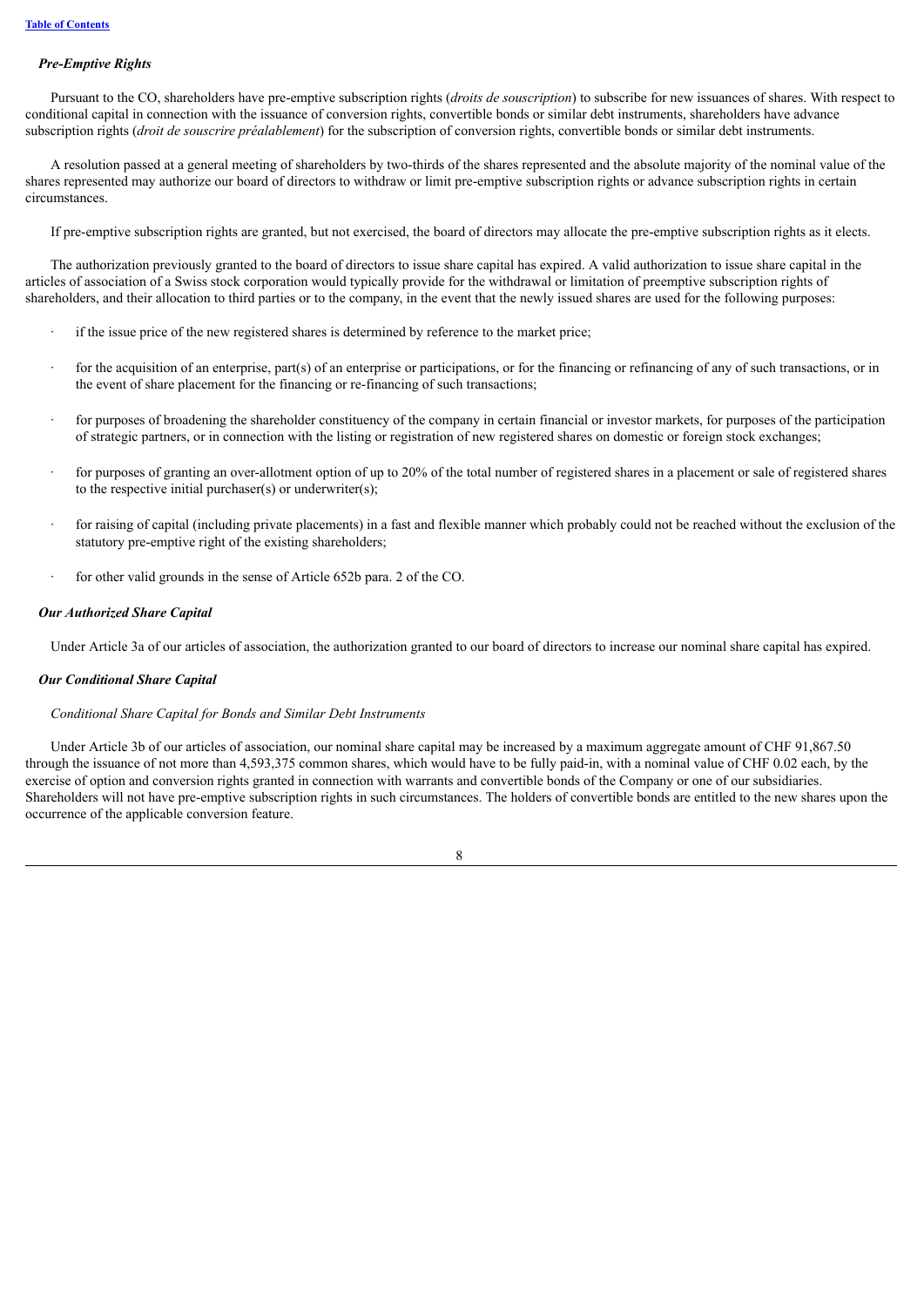When issuing convertible bonds, the board of directors is authorized to withdraw or to limit the advance subscription right of shareholders to subscribe to the convertible bond issuance:

- for the purpose of financing or refinancing the acquisition of enterprises, divisions thereof, or of participations or of newly planned investments of the Company; or
- if the issuance occurs in domestic or international capital markets, including private placements.

To the extent that the advance subscription rights are withdrawn, (i) the convertible bonds are to be issued at market conditions; (ii) the term to exercise the option or conversion rights may not exceed ten years as of the date of the convertible bond issue and twenty years for conversion rights; and (iii) the exercise price for the new shares must at least correspond to the market conditions at the time of the convertible bond issuance.

#### *Conditional Share Capital for Employee Benefit Plans*

Under Article 3c of our articles of association, our nominal share capital may, to the exclusion of the pre-emptive subscription rights of shareholders, be increased by a maximum aggregate amount of CHF 57,073.04 through the issuance of not more than 2,853,652 common shares, which would have to be fully paid-in, with a nominal value of CHF 0.02 each, by the exercise of option or conversion rights that have been granted to employees, members of the board of directors or consultants of the Company or of one of our subsidiaries or other persons providing services to the Company or a subsidiary through one or more equity incentive plans created by the board of directors.

#### *Uncertificated Securities*

Our shares are uncertificated securities (*droits-valeurs*, within the meaning of Article 973c of the CO) and, when administered by a financial intermediary (*dépositaire*, within the meaning of the Federal Act on Intermediated Securities, "FISA"), qualify as intermediated securities (*titres intermédiés*, within the meaning of the FISA). In accordance with Article 973c of the CO, we will maintain a non-public register of uncertificated securities (*registre des droits-valeurs*). We may at any time convert uncertificated securities into share certificates (including global certificates), one kind of certificate into another, or share certificates (including global certificates) into uncertificated securities. Following entry in the share register, a shareholder may at any time request from us a written confirmation in respect of the shares held by such shareholder, as reflected in the share register. Shareholders are not entitled, however, to request the printing and delivery of certificates. We may print and deliver certificates for shares at any time.

#### *General Meeting of Shareholders*

#### *Ordinary/Extraordinary Meetings, Powers*

The general meeting of shareholders is our supreme corporate body. Under Swiss law, ordinary and extraordinary general meetings of shareholders may be held. Under Swiss law, an ordinary general meeting of shareholders must be held annually within six months after the end of a corporation's financial year. In our case, this generally means on or before June 30.

The following powers are vested exclusively in the general meeting of shareholders:

- adopting and amending the articles of association, including change of a company's purpose or domicile;
- electing the members of the board of directors, the chairman of the board of directors, the members of the compensation committee, the auditors and the independent proxy;
- approving the annual report, the annual statutory financial statements and (to the extent required) the financial statements, and deciding on the allocation of profits as shown on the balance sheet, in particular with regard to dividends;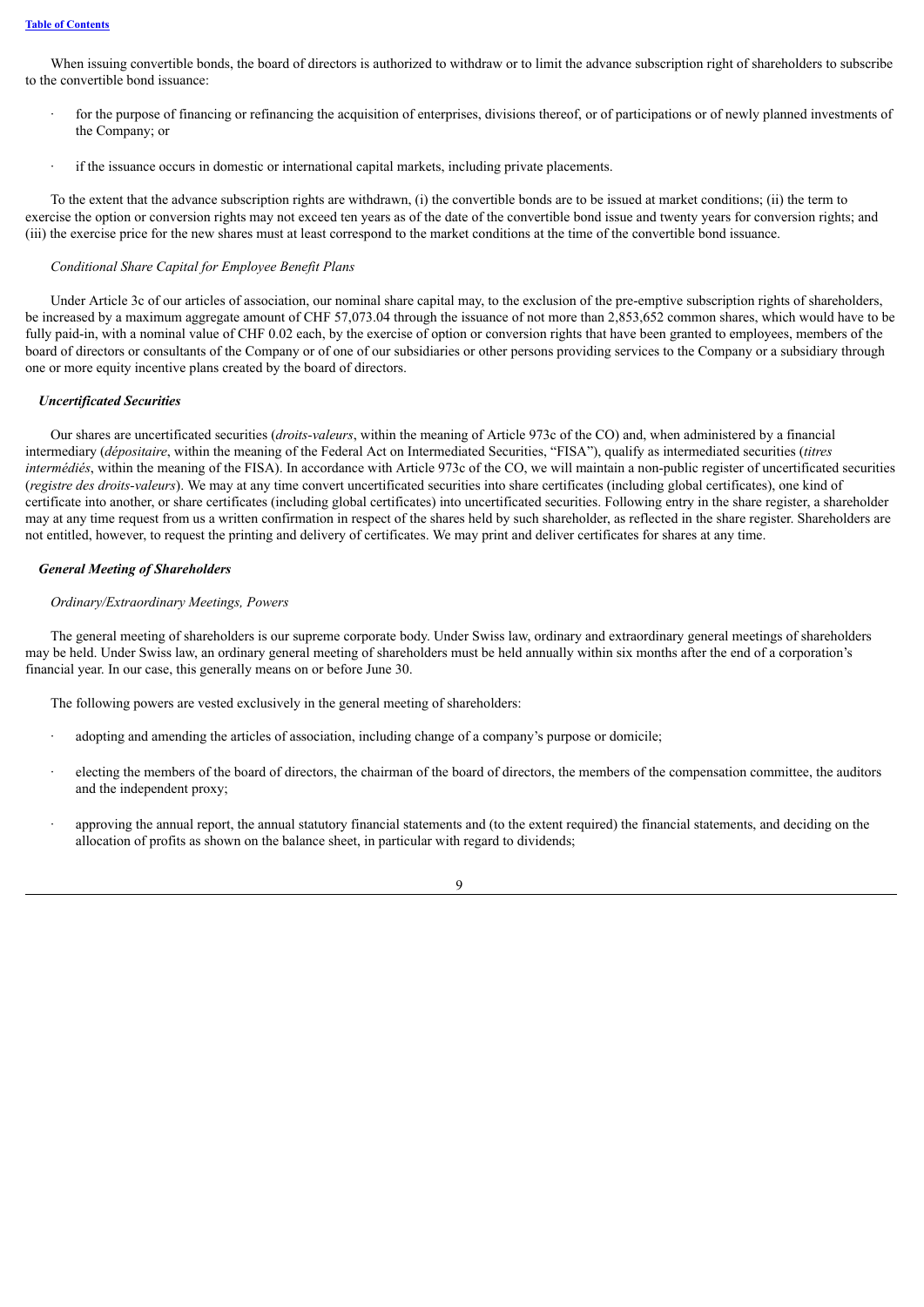- · approving the compensation (basis, bonus and equity) of members of the board of directors and executive management, which under Swiss law is not necessarily limited to the executive officers;
- · discharging the members of the board of directors and executive management from liability with respect to their tenure in the previous financial year;
- dissolving a company with or without liquidation; and
- deciding matters reserved to the general meeting of shareholders by law or the articles of association or presented to it by the board of directors.

An extraordinary general meeting of shareholders may be called by a resolution of the board of directors or, under certain circumstances, by a company's auditor, liquidator or the representatives of convertible bond holders, if any. In addition, the board of directors is required to convene an extraordinary general meeting of shareholders if shareholders representing at least 10% of the share capital request such general meeting of shareholders in writing. Such request must set forth the items to be discussed and the proposals to be acted upon. The board of directors must convene an extraordinary general meeting of shareholders and propose financial restructuring measures if, based on a company's stand-alone annual statutory balance sheet, half of the share capital and reserves are not covered by its assets.

#### *Voting and Quorum Requirements*

Shareholder resolutions and elections (including elections of members of the board of directors) require the affirmative vote of the simple majority of the votes cast at the general meeting of shareholders regardless of abstentions or empty or invalid votes, unless otherwise stipulated by law.

A resolution of the general meeting of the shareholders passed by two-thirds of the shares represented at the meeting, and the absolute majority of the nominal value of the shares represented is required for:

- · amending a company's corporate purpose;
- · creating or cancelling shares with preference rights or amending rights attached to such shares;
- cancelling or amending the transfer restrictions of shares;
- creating authorized or conditional share capital;
- increasing the share capital out of equity, against contributions in-kind or for the purpose of acquiring specific assets and granting specific benefits;
- limiting or suppressing shareholder's pre-emptive subscription rights;
- changing a company's domicile;
- · alleviating or withdrawing of restrictions upon the transfer of registered shares and the removal of the voting cap of 331∕3%;
- removing the indemnification provision for the board of directors and executive management;
- converting registered shares into bearer shares and vice versa; and
- dissolving or liquidating a company.

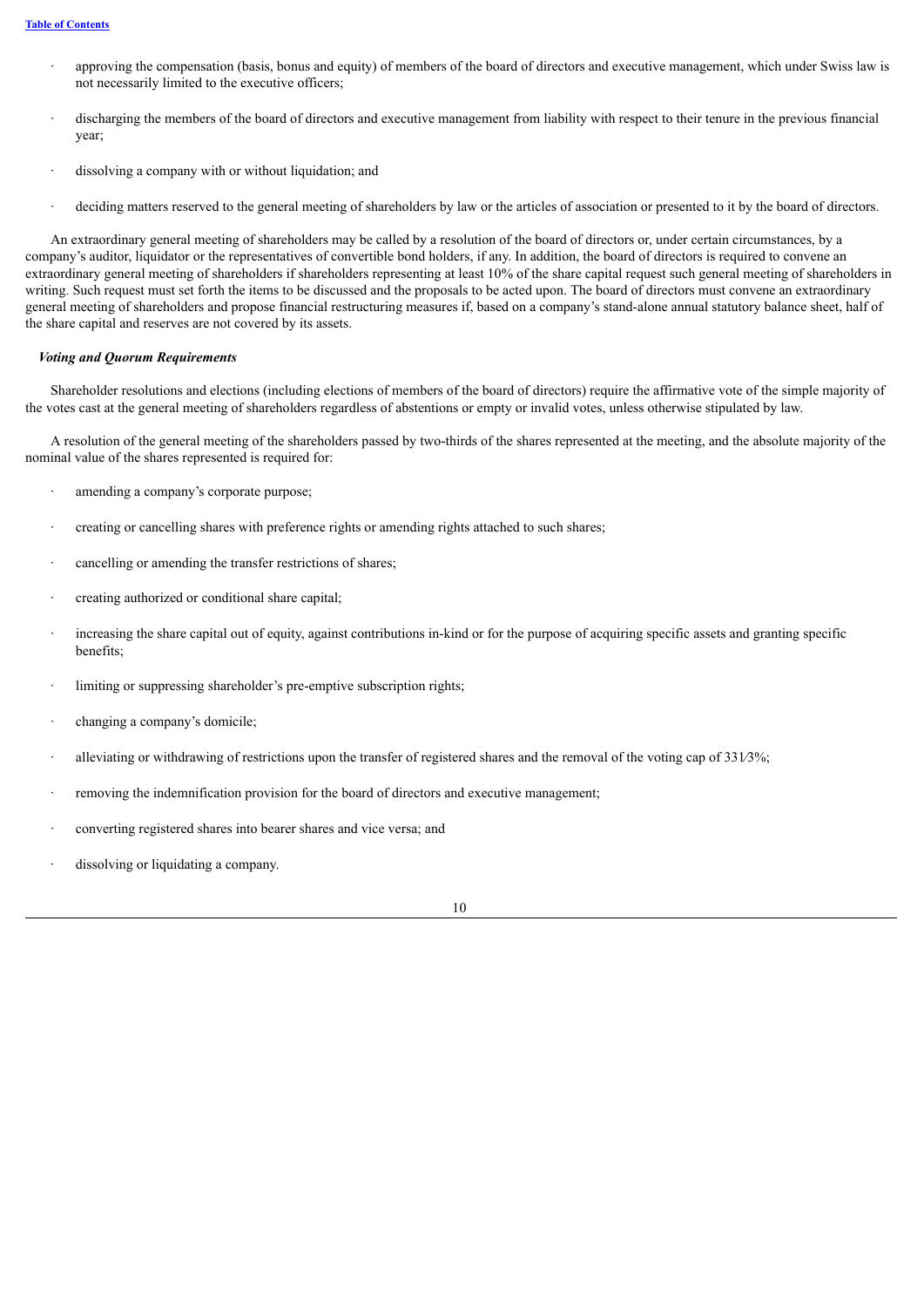The same voting requirements apply to resolutions regarding transactions among corporations based on Switzerland's Federal Act on Mergers, Demergers, Transformations and the Transfer of Assets, or the Merger Act (including a merger, demerger or conversion of a corporation) see "— Compulsory Acquisitions; Appraisal Rights."

In accordance with Swiss law and generally accepted business practices, our articles of association do not provide quorum requirements generally applicable to general meetings of shareholders. To this extent, our practice varies from the requirement of NASDAQ Listing Rule 5620(c), which requires an issuer to provide in its bylaws for a generally applicable quorum, and that such quorum may not be less than one-third of the outstanding voting stock.

#### *Notice*

General meetings of shareholders must be convened by the board of directors at least 20 days before the date of the meeting. The general meeting of shareholders is convened by way of a notice appearing in our official publication medium, currently the Swiss Official Gazette of Commerce. Registered shareholders may also be informed by ordinary mail or e-mail. The notice of a general meeting of shareholders must state the items on the agenda, the proposals to be acted upon and, in case of elections, the names of the nominated candidates. Except in the limited circumstances listed below, a resolution may not be passed at a general meeting without proper notice. This limitation does not apply to proposals to convene an extraordinary general meeting of shareholders or to initiate a special investigation. No previous notification is required for proposals concerning items included in the agenda or for debates that do not result in a vote.

All of the owners or representatives of our shares may, if no objection is raised, hold a general meeting of shareholders without complying with the formal requirements for convening general meetings of shareholders (a universal meeting). This universal meeting of shareholders may discuss and pass binding resolutions on all matters within the purview of the ordinary general meeting of shareholders, provided that the owners or representatives of all the shares are present at the meeting.

#### *Agenda Requests*

Pursuant to Swiss law, one or more shareholders, whose combined shareholdings represent the lower of (i) one tenth of the share capital or (ii) an aggregate nominal value of at least CHF 1,000,000, may request that an item be included in the agenda for an ordinary general meeting of shareholders. To be timely, the shareholder's request must be received by us generally at least 120 calendar days in advance of the meeting. The request must be made in writing and contain, for each of the agenda items, the following information:

- a brief description of the business desired to be brought before the ordinary general meeting of shareholders and the reasons for conducting such business at the ordinary general meeting of shareholders;
- the name and address, as they appear in the share register, of the shareholder proposing such business; and
- · all other information required under the applicable laws and stock exchange rules.

In addition, if the shareholder intends to solicit proxies from the shareholders of a company, such shareholder shall notify the company of this intent in accordance with Securities and Exchange Commission Rule 14a-4 and/or Rule 14a-8.

Our business report, the compensation report and the auditor's report must be made available for inspection by the shareholders at our registered office no later than 20 days prior to the general meeting of shareholders. Shareholders of record may be notified of this in writing.

#### *Voting Rights*

Each of our shares entitles a holder to one vote, regardless of its nominal value. The shares are not divisible. The right to vote and the other rights of share ownership may only be exercised by shareholders (including any nominees) or usufructuaries who are entered in our share register at cut-off date determined by the board of directors. Those entitled to vote in the general meeting of shareholders may be represented by the independent proxy holder

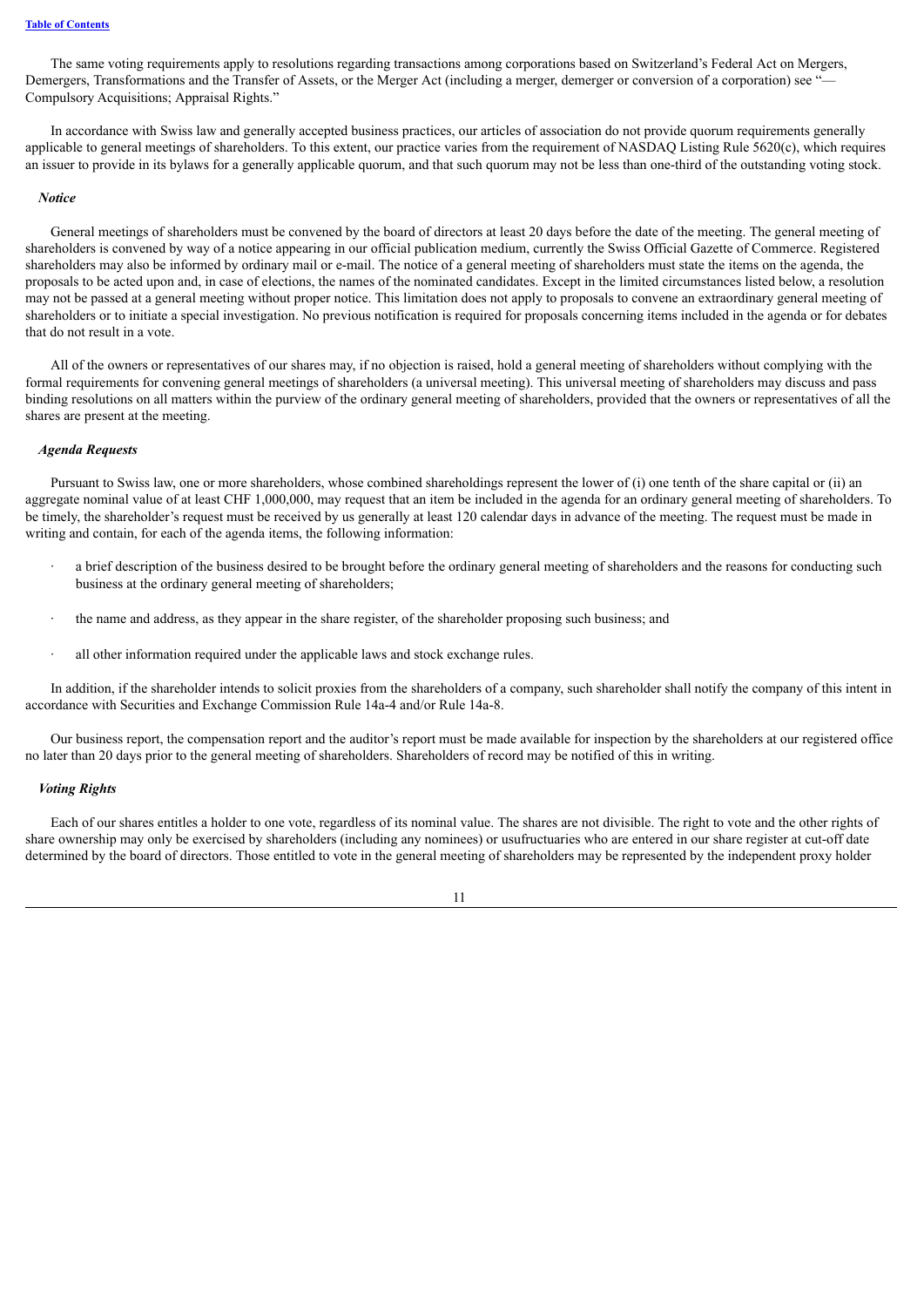(annually elected by the general meeting of shareholders), another registered shareholder or third person with written authorization to act as proxy or the shareholder's legal representative. The chairman has the power to decide whether to recognize a power of attorney.

Our articles of association contain provisions that prevent investors from acquiring voting rights exceeding 331∕3% of the outstanding share capital. Specifically, no individual or legal entity may, directly or indirectly, control voting rights with respect to 331⁄3% or more of the registered share capital recorded in the Commercial Register. In the event that a shareholder should exceed the 331∕3% ownership threshold, the registered shares exceeding the limit of 331∕3% shall be entered in our share registered as shares without voting rights. The board of directors may in special cases approve exceptions to the above regulations. Additional voting caps apply to shareholders acquiring shares for other persons (nominees).

#### *Dividends and Other Distributions*

Our board of directors may propose to shareholders that a dividend or other distribution be paid but cannot itself authorize the distribution. Dividend payments require a resolution passed by a simple majority of the votes cast at a general meeting of shareholders regardless of abstentions or employ or invalid votes. In addition, our auditors must confirm that the dividend proposal of our board of directors conforms to Swiss statutory law and our articles of association.

Under Swiss law, we may pay dividends only if we have sufficient distributable profits brought forward from the previous business years (*report des bénéfices*), or if we have distributable reserves (*réserves à libre disposition*), each as evidenced by our audited stand-alone statutory balance sheet prepared pursuant to Swiss law, and after allocations to reserves required by Swiss law and the articles of association have been deducted. We are not permitted to pay interim dividends out of profit of the current business year.

Distributable reserves are generally booked either as "free reserves" (*réserves libres*) or as "reserve from capital contributions" (*apports de capital*). Under the CO, if our general reserves (*réserve générale*) amount to less than 20% of our share capital recorded in the Commercial Register (i.e., 20% of the aggregate nominal value of our issued capital), then at least 5% of our annual profit must be retained as general reserves. The CO permits us to accrue additional general reserves. Further, a purchase of our own shares (whether by us or a subsidiary) reduces the distributable reserves in an amount corresponding to the purchase price of such own shares. Finally, the CO under certain circumstances requires the creation of revaluation reserves which are not distributable.

Distributions out of issued share capital (i.e. the aggregate nominal value of our issued shares) are not allowed and may be made only by way of a share capital reduction. Such a capital reduction requires a resolution passed by a simple majority of the votes cast at a general meeting of shareholders regardless of abstentions or empty or invalid votes. The resolution of the shareholders must be recorded in a public deed and a special audit report must confirm that claims of our creditors remain fully covered despite the reduction in the share capital recorded in the Commercial Register. The share capital may be reduced below CHF 100,000 only if and to the extent that at the same time the statutory minimum share capital of CHF 100,000 is reestablished by sufficient new fully paid-up capital. Upon approval by the general meeting of shareholders of the capital reduction, the board of directors must give public notice of the capital reduction resolution in the Swiss Official Gazette of Commerce three times and notify creditors that they may request, within two months of the third publication, satisfaction of or security for their claims. The reduction of the share capital may be implemented only after expiration of this time limit.

Our board of directors determines the date on which the dividend entitlement starts. Dividends are usually due and payable shortly after the shareholders have passed the resolution approving the payment, but shareholders may also resolve at the ordinary general meeting of shareholders to pay dividends in quarterly or other installments.

#### *Transfer of Shares*

Shares in uncertificated form (*droits-valeurs*) may only be transferred by way of assignment. Shares that constitute intermediated securities (*titres intermédiés*) may only be transferred when a credit of the relevant intermediated securities to the acquirer's securities account is made in accordance with the relevant provisions of the FISA. Article 5 of our articles of association provides that in the case of securities held with an intermediary such as

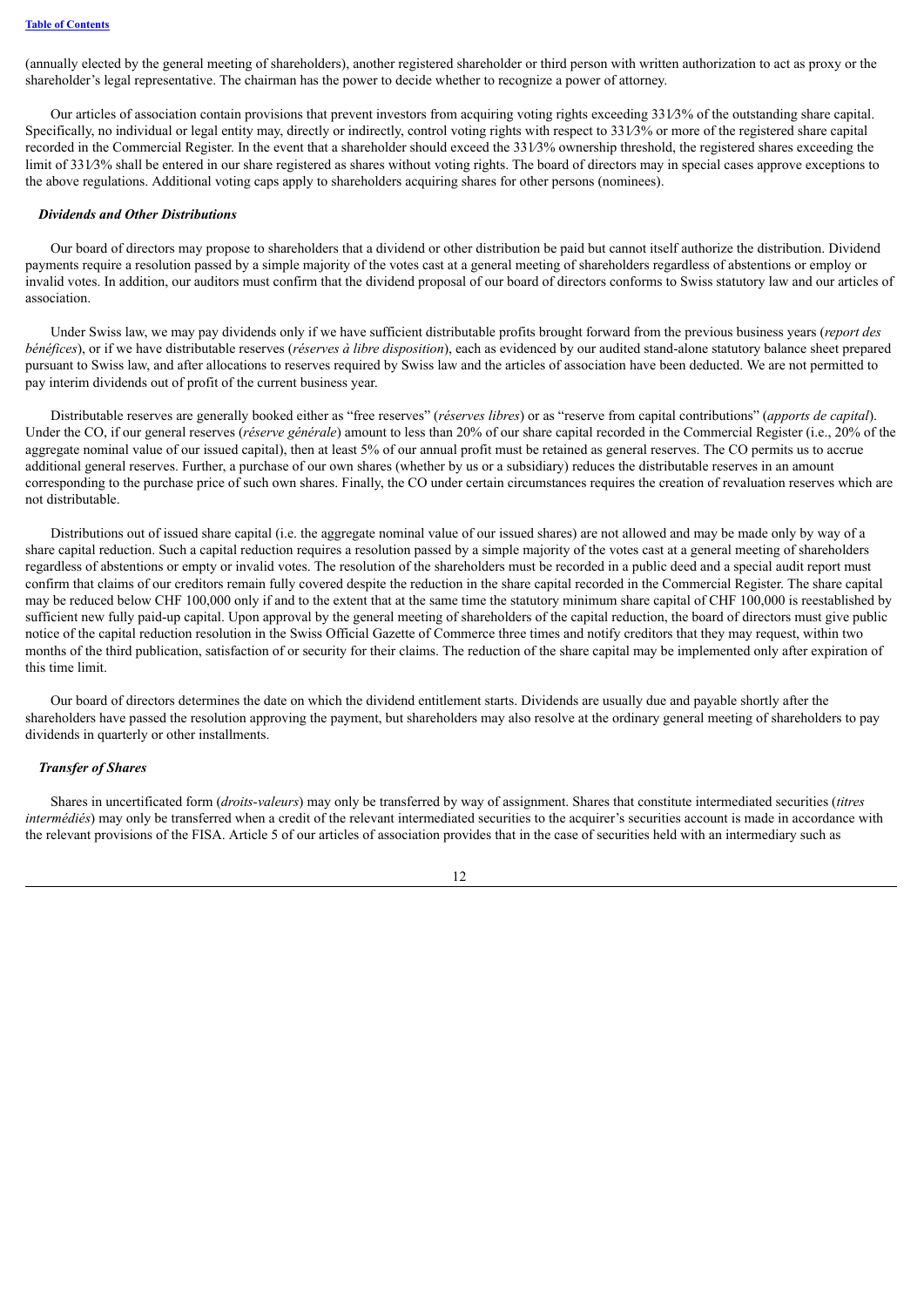a registrar, transfer agent, trust corporation, bank or similar entity, any transfer, grant of a security interest or usufructary right in such intermediated securities and the appurtenant rights associated therewith requires the cooperation of the intermediary in order for such transfer, grant of a security interest or usufructary right to be valid against us.

Voting rights may be exercised only after a shareholder has been entered in our share register (*registre des actions*) with his or her name and address (in the case of legal entities, the registered office) as a shareholder with voting rights. Our articles of association contain provisions that prevent investors from acquiring voting rights exceeding 331⁄3% of the outstanding share capital. Specifically, no individual or legal entity may, directly or indirectly, control voting rights with respect to 331∕3% or more of the registered share capital recorded in the Commercial Register except if such individual or legal entity has submitted a tender offer to all shareholders. In the event that a shareholder should exceed the 331/3% ownership threshold, the registered shares exceeding the limit of 331∕3% shall be entered in our share registered as shares without voting rights. Additional voting caps apply to shareholders acquiring shares for other persons (nominees).

#### *Inspection of Books and Records*

Under the CO, a shareholder has a right to inspect our share register with respect to his own shares and otherwise to the extent necessary to exercise his shareholder rights. No other person has a right to inspect our share register. Our books and correspondence may be inspected with the express authorization of the general meeting of shareholders or by resolution of the board of directors and subject to the safeguarding of our business secrets. See "Comparison of Swiss Law and Delaware Law—Inspection of Books and Records."

#### *Special Investigation*

If the shareholders' inspection rights as outlined above prove to be insufficient in the judgment of the shareholder, any shareholder may propose to the general meeting of shareholders that specific facts be examined by a special commissioner in a special investigation. If the general meeting of shareholders approves the proposal, we or any shareholder may, within 30 calendar days after the general meeting of shareholders, request a court sitting in Lausanne, Switzerland, our registered office, to appoint a special commissioner. If the general meeting of shareholders rejects the request, one or more shareholders representing at least 10 percent of the share capital or holders of shares in an aggregate nominal value of at least CHF 2,000,000 may request that the court appoint a special commissioner. The court will issue such an order if the petitioners can demonstrate that the board of directors, any member of the board of directors or our executive management infringed the law or our articles of association and thereby caused damages to the Company or the shareholders. The costs of the investigation would generally be allocated to us and only in exceptional cases to the petitioners.

#### *Compulsory Acquisitions; Appraisal Rights*

Business combinations and other transactions that are governed by the Swiss Merger Act (i.e. mergers, demergers, transformations and certain asset transfers) are binding on all shareholders. A statutory merger or demerger requires approval of two-thirds of the shares represented at a general meeting of shareholders and the absolute majority of the nominal value of the shares represented.

If a transaction under the Swiss Merger Act receives all of the necessary consents, there are no appraisal rights and all shareholders are compelled to participate in such transaction.

Swiss corporations may be acquired by an acquirer through the direct acquisition of the share capital of the Swiss corporation. The Swiss Merger Act provides for the possibility of a so-called "cash-out" or "squeeze-out" merger if the acquirer controls 90% of the outstanding shares. In these limited circumstances, minority shareholders of the corporation being acquired may be compensated in a form other than through shares of the acquiring corporation (for instance, through cash or securities of a parent corporation of the acquiring corporation or of another corporation). For business combinations effected in the form of a statutory merger or demerger and subject to Swiss law, the Swiss Merger Act provides that if equity rights have not been adequately preserved or compensation payments in the transaction are unreasonable, a shareholder may request the competent court to determine a reasonable amount of compensation.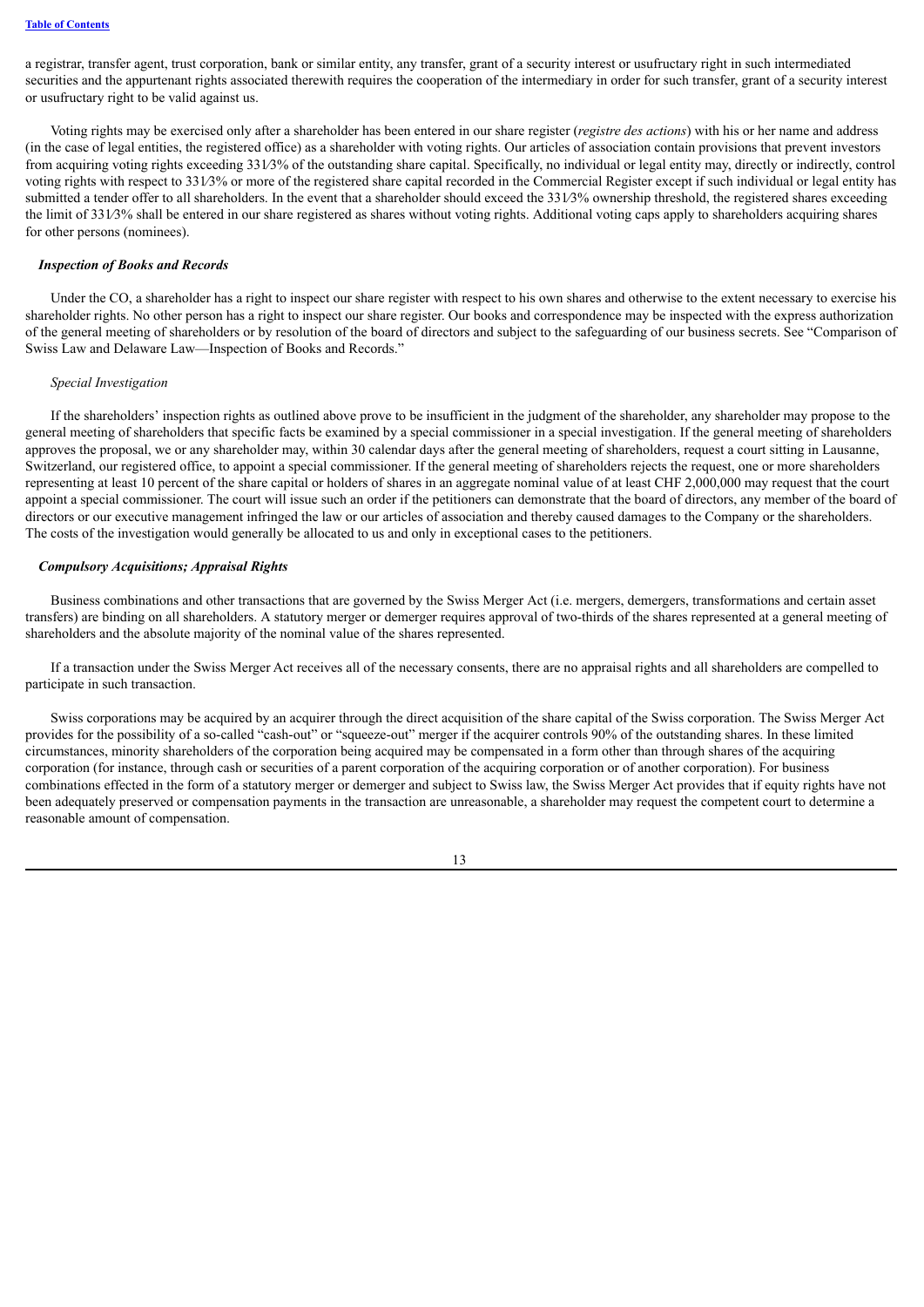In addition, under Swiss law, the sale of "all or substantially all of our assets" by us may require the approval of two-thirds of the number of shares represented at a general meeting shareholders and the absolute majority of the nominal value of the shares represented. Whether a shareholder resolution is required depends on the particular transaction, including whether the following test is satisfied:

- · a core part of our business is sold without which it is economically impracticable or unreasonable to continue to operate the remaining business;
- · our assets, after the divestment, are not invested in accordance with our statutory business purpose; and
- · the proceeds of the divestment are not earmarked for reinvestment in accordance with our business purpose but, instead, are intended for distribution to our shareholders or for financial investments unrelated to our business.

A shareholder of a Swiss corporation participating in certain major corporate transactions may, under certain circumstances, be entitled to appraisal rights. As a result, such shareholder may, in addition to the consideration (be it in shares or in cash) receive an additional amount to ensure that the shareholder receives the fair value of the shares held by the shareholder. Following a statutory merger or demerger, pursuant to the Swiss Merger Act, shareholders can file an appraisal action against the surviving company. If the consideration is deemed inadequate, the court will determine an adequate compensation payment.

#### *Board of Directors*

Our articles of association provide that the board of directors shall consist of at least three and not more than nine members.

The members of the board of directors and the chairman are elected annually by the general meeting of shareholders for a period until the completion of the subsequent ordinary general meeting of shareholders and are eligible for re-election. Each member of the board of directors must be elected individually.

#### *Powers*

The board of directors has the following non-delegable and inalienable powers and duties:

- · the ultimate direction of the business of the Company and issuing of the relevant directives;
- laying down the organization of the Company;
- · formulating accounting procedures, financial controls and financial planning;
- · nominating and removing persons entrusted with the management and representation of the Company and regulating the power to sign for the Company:
- the ultimate supervision of those persons entrusted with management of the Company, with particular regard to adherence to law, our articles of association, and regulations and directives of the Company;
- issuing the annual report and the compensation report, and preparing for the general meeting of shareholders and carrying out its resolutions; and
- informing the court in case of over-indebtedness.

The board of directors may, while retaining such non-delegable and inalienable powers and duties, delegate some of its powers, in particular direct management, to a single or to several of its members, managing directors, committees or to third parties who need be neither members of the board of directors nor shareholders. Pursuant to

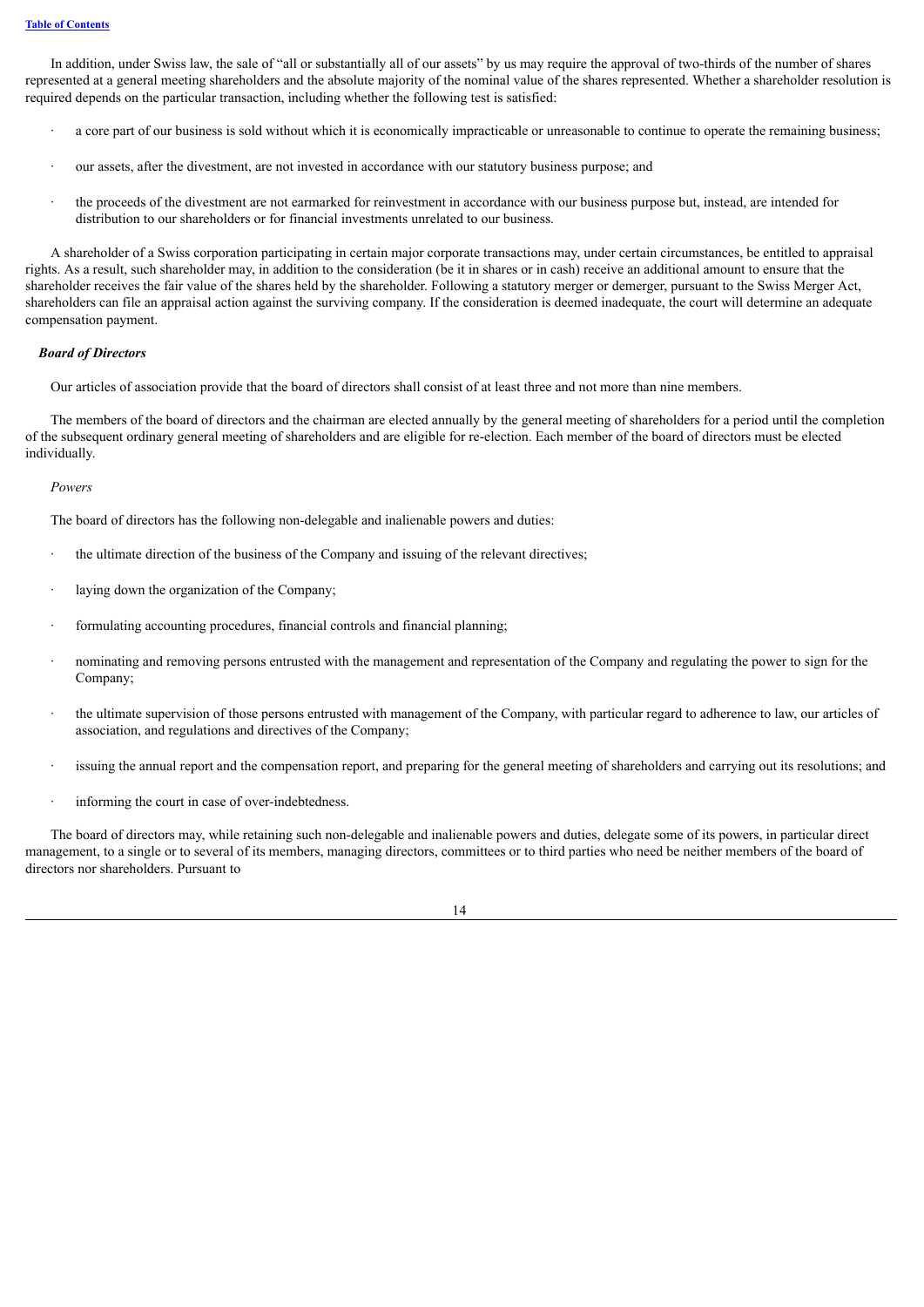Swiss law and Article 25 of our articles of association, details of the delegation and other procedural rules such as quorum requirements must be set in the organizational rules issued by the board of directors.

#### *Indemnification of Executive Management and Directors*

Subject to Swiss law, Article 29 of our articles of association provides for indemnification of the existing and former members of the board of directors, executive management and their heirs, executors and administrators, against liabilities arising in connection with the performance of their duties in such capacity, and permits us to advance the expenses of defending any act, suit or proceeding to our directors and executive management.

In addition, under general principles of Swiss employment law, an employer may be required to indemnify an employee against losses and expenses incurred by such employee in the proper execution of their duties under the employment agreement with the employer. See "Comparison of Swiss Law and Delaware Law—Indemnification of directors and executive management and limitation of liability."

We have entered into indemnification agreements with each of the members of our board of directors and executive management.

#### *Conflict of Interest, Management Transactions*

Swiss law does not have a general provision regarding conflicts of interest. However, the CO contains a provision that requires our directors and executive management to safeguard the Company's interests and imposes a duty of loyalty and duty of care on our directors and executive management. This rule is generally understood to disqualify directors and executive management from participation in decisions that directly affect them. Our directors and executive officers are personally liable to us for any breach of these provisions. In addition, Swiss law contains provisions under which directors and all persons engaged in the Company's management are liable to the Company, each shareholder and the Company's creditors for damages caused by an intentional or negligent violation of their duties. Furthermore, Swiss law contains a provision under which payments made to any of the Company's shareholders or directors or any person associated with any such shareholder or director, other than payments made at arm's length, must be repaid to the Company if such shareholder or director acted in bad faith.

Our board of directors has adopted a Code of Business Conduct and Ethics that covers a broad range of matters, including the handling of conflicts of interest.

#### *Principles of the Compensation of the Board of Directors and the Executive Management*

Pursuant to Swiss law, beginning at our first annual meeting as a public company in 2016 our shareholders must annually approve the compensation of the board of directors and the persons whom the board of directors has, fully or partially, entrusted with the management of the Company. The board of directors must issue, on an annual basis, a written compensation report that must be reviewed together with a report on our business by our auditor. The compensation report must disclose all compensation, loans and other forms of indebtedness granted by the Company, directly or indirectly, to current or former members of the board of directors and executive management to the extent related to their former role within the Company or not on customary market terms.

The disclosure concerning compensation, loans and other forms of indebtedness must include the aggregate amount for the board of directors and the executive management, as well as the particular amount for each member of the board of directors and executive officer, specifying the name and function of each person.

Certain forms of compensation are prohibited for members of our board of directors and executive management, such as:

- · severance payments provided for either contractually or in the articles of association (compensation due until the termination of a contractual relationship does not qualify as severance payment);
- advance compensation;

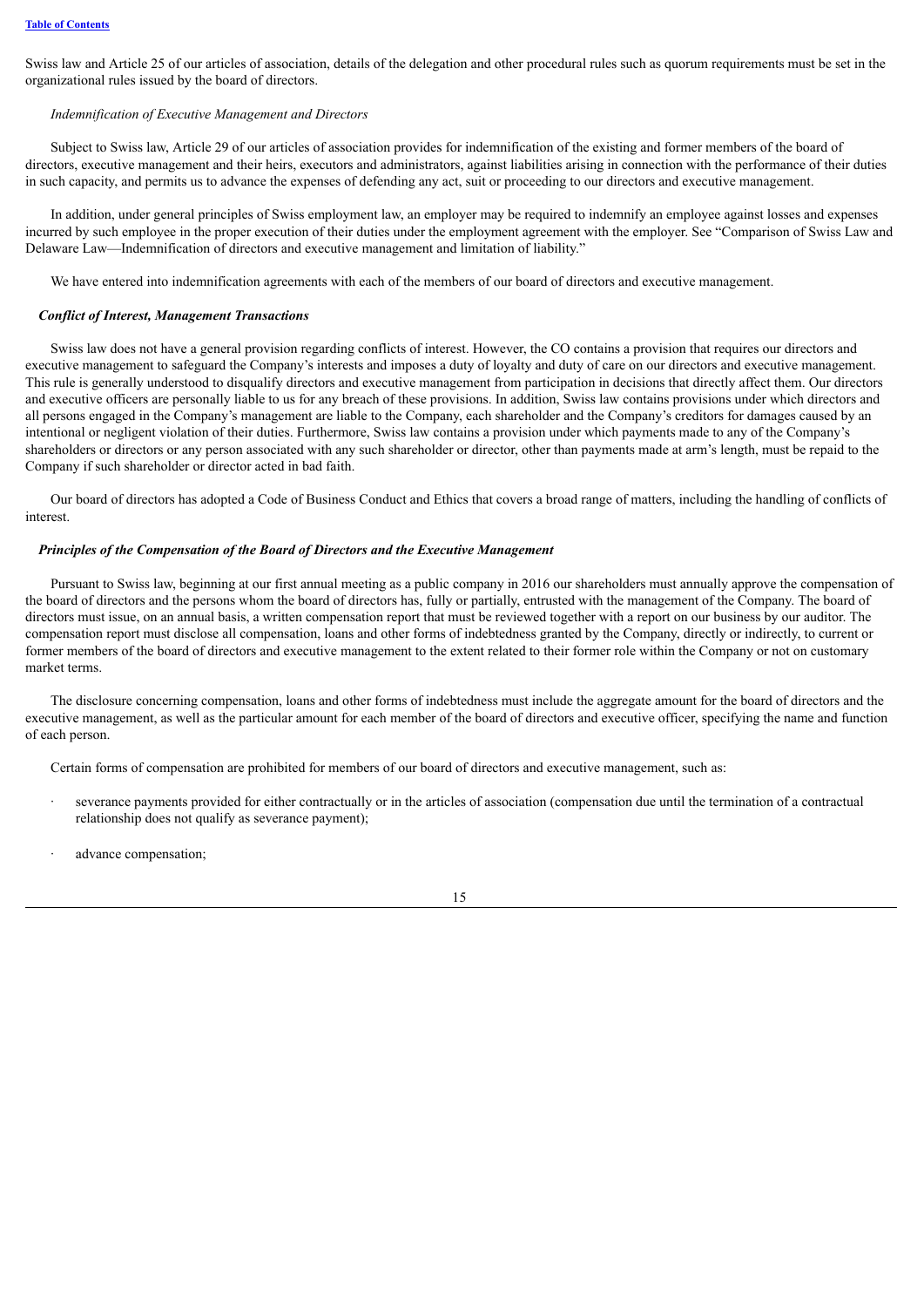- incentive fees for the acquisition or transfer of corporations, or parts thereof, by the Company or by companies being, directly or indirectly, controlled by the us;
- loans, other forms of indebtedness, pension benefits not based on occupational pension schemes and performance-based compensation not provided for in the articles of association; and
- equity securities and conversion and option rights awards not provided for in the articles of association.

Compensation to members of the board of directors and executive management for activities in entities that are, directly or indirectly, controlled by the Company is prohibited if the compensation (i) would have been prohibited if it was paid directly by the Company, (ii) is not provided for in the articles of association or (iii) has not been approved by the general meeting of shareholders.

Beginning in 2016, the general meeting of shareholders will annually vote on the proposals of the board of directors with respect to:

- the maximum aggregate amount of compensation of the board of directors for the subsequent term of office; and
- · the maximum aggregate amount of compensation of the executive management for the subsequent financial year.

The board of directors may submit for approval at the general meeting of shareholders deviating or additional proposals relating to the same or different periods.

In the event that, at the general meeting of shareholders, the shareholders do not approve a proposal of the board of directors, the board of directors must form a new proposal for the maximum aggregate compensation and the particular compensation for each individual, taking into account all relevant factors, and submit the new proposal for approval by the same general meeting of shareholders, at a subsequent extraordinary general meeting or the next ordinary general meeting of shareholders.

In addition to fixed compensation, members of the board of directors and executive management may be paid variable compensation, depending on the achievement of certain performance criteria. The performance criteria may include individual targets, targets of the Company or parts thereof and targets in relation to the market, other companies or comparable benchmarks, taking into account the position and level of responsibility of the recipient of the variable compensation. The board of directors or, where delegated to it, the compensation committee shall determine the relative weight of the performance criteria and the respective target values.

Compensation may be paid or granted in the form of cash, shares, financial instruments, in kind, or in the form of other types of benefits. The board of directors or, where delegated to it, the compensation committee shall determine grant, vesting, exercise and forfeiture conditions.

#### *Borrowing Powers*

Neither Swiss law nor our articles of association restrict in any way our power to borrow and raise funds. The decision to borrow funds is made by or under the direction of our board of directors, and no approval by the shareholders is required in relation to any such borrowing.

#### *Repurchases of Shares and Purchases of Own Shares*

The CO limits our right to purchase and hold our own shares. We and our subsidiaries may purchase shares only if and to the extent that (i) we have freely distributable reserves in the amount of the purchase price; and (ii) the aggregate nominal value of all shares held by us does not exceed 10 percent of our share capital. Pursuant to Swiss law, where shares are acquired in connection with a transfer restriction set out in the articles of association, the foregoing upper limit is 20 percent. We currently do not have any transfer restriction in our articles of association. If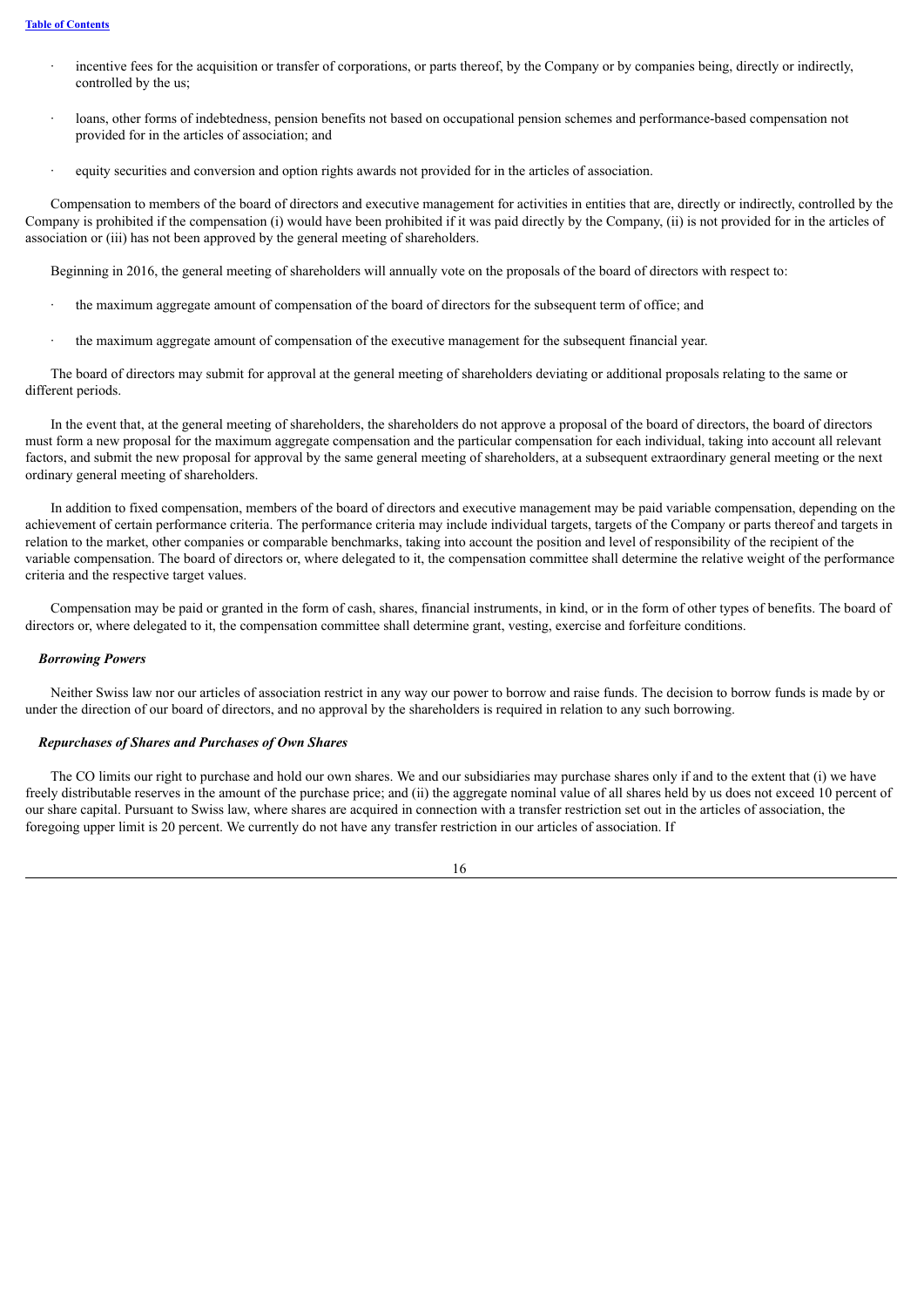we own shares that exceed the threshold of 10 percent of our share capital, the excess must be sold or cancelled by means of a capital reduction within two years.

Shares held by us or our subsidiaries are not entitled to vote at the general meeting of shareholders but are entitled to the economic benefits applicable to the shares generally, including dividends and pre-emptive subscription rights in the case of share capital increases.

In addition, selective share repurchases are only permitted under certain circumstances. Within these limitations, as is customary for Swiss corporations, we may purchase and sell our own shares from time to time in order to meet imbalances of supply and demand, to provide liquidity and to even out variances in the market price of shares.

#### *Notification and Disclosure of Substantial Share Interests*

The disclosure obligations generally applicable to shareholders of Swiss corporations under the Swiss Act on Stock Exchanges and Securities Trading do not apply to us since our shares are not listed on a Swiss exchange.

Pursuant to Article 663c of the CO, Swiss corporations whose shares are listed on a stock exchange must disclose their significant shareholders and their shareholdings in the notes to their balance sheet, where this information is known or ought to be known. Significant shareholders are defined as shareholders and groups of shareholders linked through voting rights who hold more than five percent of all voting rights.

#### **Stock Exchange Listing**

Our common shares are listed on the NASDAQ Global Market under the symbol "ACIU."

#### **Transfer Agent and Registrar of Shares**

Computershare Trust Company, N.A. acts as transfer agent and registrar for our common shares. The share register reflects only record owners of our shares. Swiss law does not recognize fractional share interests.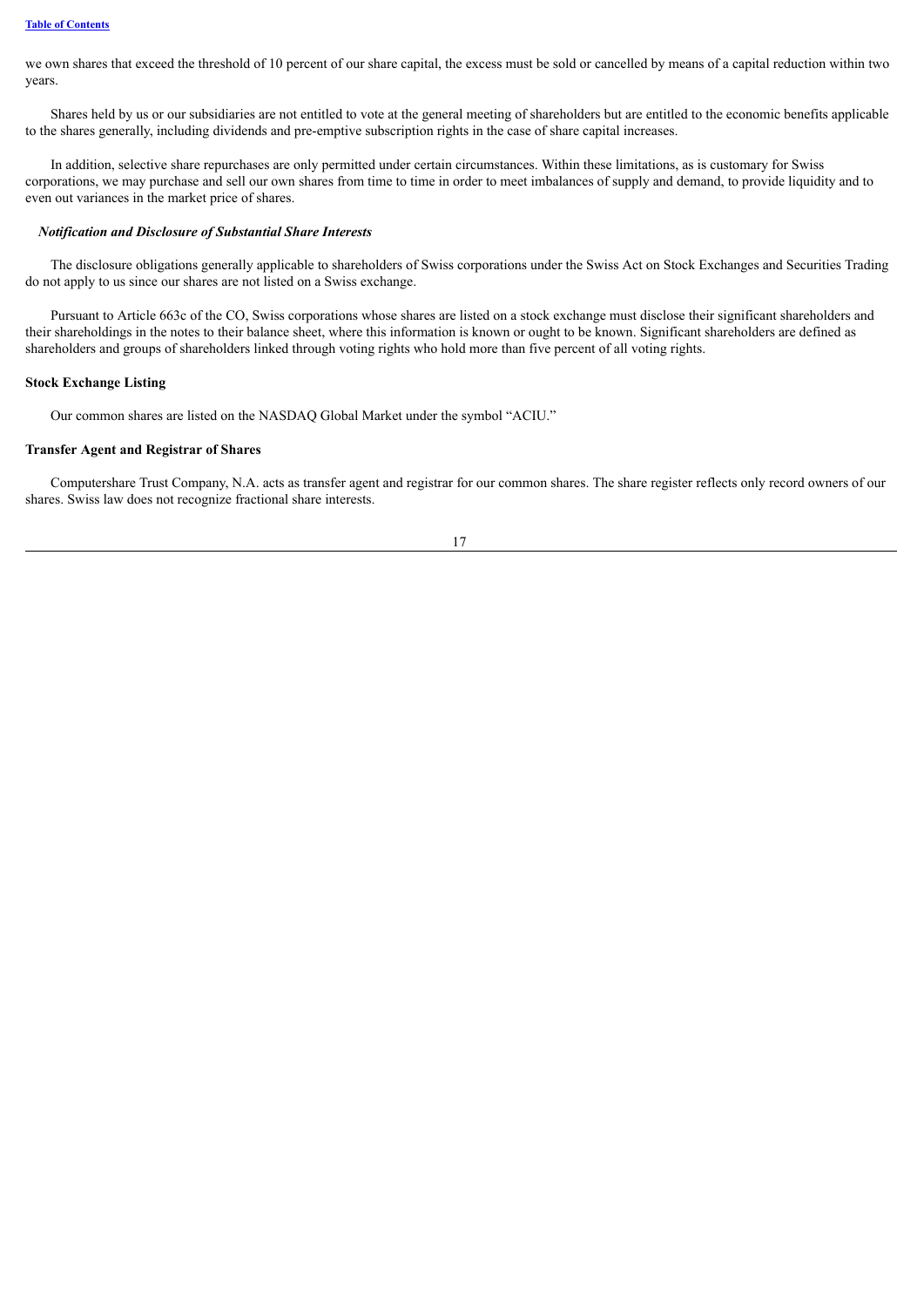#### **COMPARISON OF SWISS LAW AND DELAWARE LAW**

<span id="page-25-0"></span>The Swiss laws applicable to Swiss corporations and their shareholders differ from laws applicable to U.S. corporations and their shareholders. The following table summarizes significant differences in shareholder rights between the provisions of the Swiss Code of Obligations (*Code des Obligations Suisse*) and the Swiss Ordinance against excessive compensation in listed stock corporations applicable to our Company, as implemented by the Company in its articles of association, and the Delaware General Corporation Law applicable to companies incorporated in Delaware and their shareholders. Please note that this is only a general summary of certain provisions applicable to companies in Delaware. Certain Delaware companies may be permitted to exclude certain of the provisions summarized below in their charter documents.

#### **DELAWARE CORPORATE LAW SWISS CORPORATE LAW**

*Mergers and similar arrangements*

Under the Delaware General Corporation Law, with certain exceptions, a merger, consolidation, sale, lease or transfer of all or substantially all of the assets of a corporation must be approved by the board of directors and a majority of the outstanding shares entitled to vote thereon. A shareholder of a Delaware corporation participating in certain major corporate transactions may, under certain circumstances, be entitled to appraisal rights pursuant to which such shareholder may receive cash in the amount of the fair value of the shares held by such shareholder (as determined by a court) in lieu of the consideration such shareholder would otherwise receive in the transaction. The Delaware General Corporation Law also provides that a parent corporation, by resolution of its board of directors, may merge with any subsidiary, of which it owns at least 90.0% of each class of capital stock without a vote by the shareholders of such subsidiary. Upon any such merger, dissenting shareholders of the subsidiary would have appraisal rights.

Class actions and derivative actions generally are available to shareholders of a Delaware corporation for, among other things, breach of fiduciary duty, corporate waste and actions not taken in accordance with applicable law. In such actions, the court has discretion to permit the winning party to recover attorneys' fees incurred in connection with such action.

Under Swiss law, with certain exceptions, a merger or a demerger of the corporation or a sale of all or substantially all of the assets of a corporation must be approved by two-thirds of the voting rights represented at the respective general meeting of shareholders as well as the absolute majority of the nominal value of shares represented at such shareholders' meeting. A shareholder of a Swiss corporation participating in a statutory merger or demerger pursuant to the Swiss Merger Act (*Loi sur la fusion*) can file a lawsuit against the surviving company. If the consideration is deemed "inadequate," such shareholder may, in addition to the consideration (be it in shares or in cash) receive an additional amount to ensure that such shareholder receives the fair value of the shares held by such shareholder. Swiss law also provides that if the merger agreement provides only for a compensation payment, at least 90.0% of all members in the transferring legal entity, who are entitled to vote, shall approve the merger agreement.

#### *Shareholders' suits*

Class actions and derivative actions as such are not available under Swiss law. Nevertheless, certain actions may have a similar effect. A shareholder is entitled to bring suit against directors for breach of their duties and claim the payment of the company's losses or damages both to the corporation and, subject to certain conditions, to the individual shareholder and creditors. Likewise, an appraisal lawsuit won by a shareholder may indirectly compensate all shareholders. In addition, to the extent that US laws and regulations provide a basis for liability and US courts have jurisdiction, a class action may be available.

Under Swiss law, the winning party is generally entitled to recover or to partially recover attorneys' fees incurred in connection with such action, provided, however, that the court has broad discretion to permit the shareholder whose claim has been dismissed to recover attorneys' fees incurred to the extent he or she acted in good faith.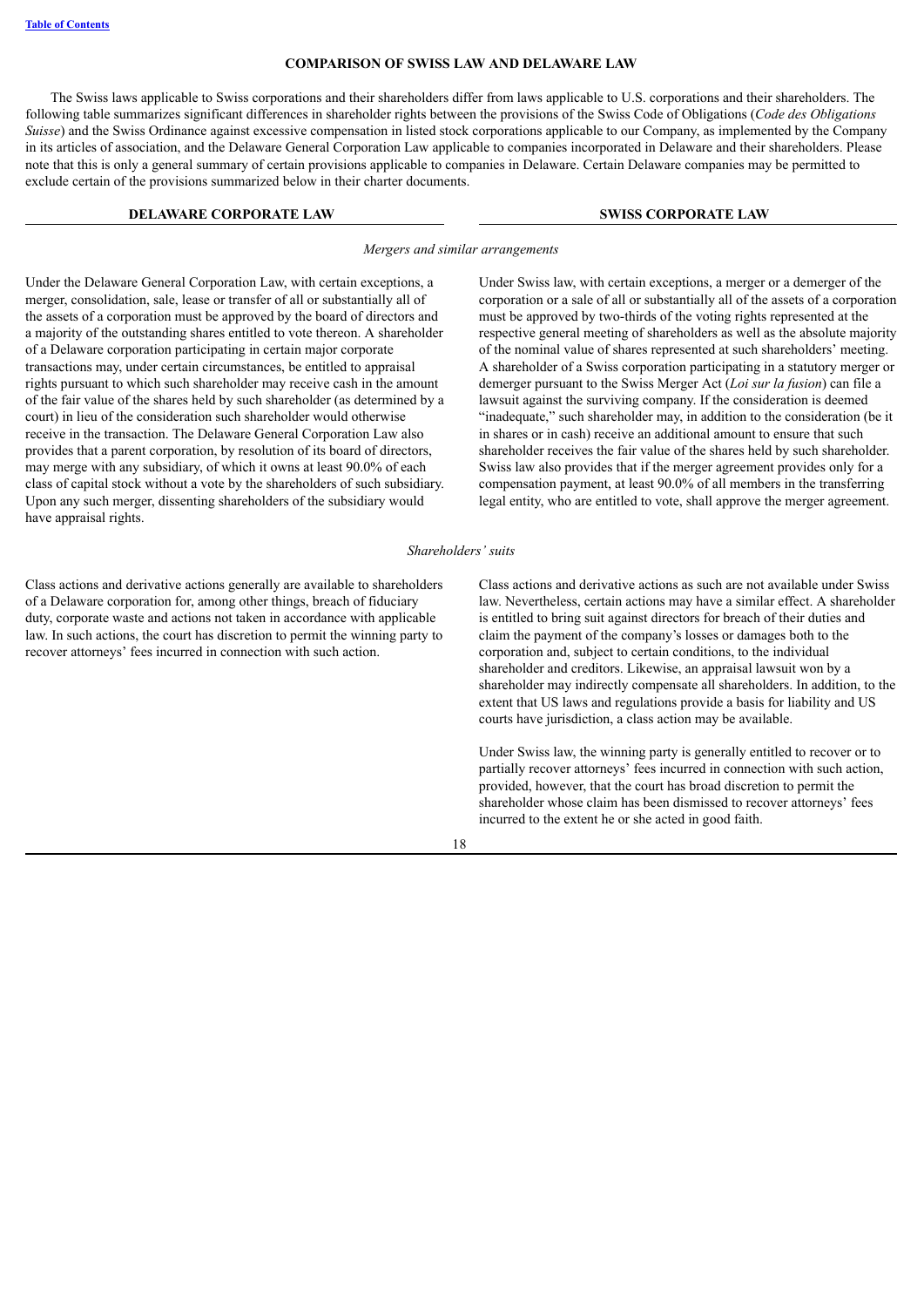#### *Shareholder vote on board and management compensation*

Under the Delaware General Corporation Law, the board of directors has the authority to fix the compensation of directors, unless otherwise restricted by the certificate of incorporation or bylaws.

Pursuant to the Swiss Ordinance against excessive compensation in listed stock corporations (*Ordonnance contre les rémunérations abusives dans les sociétés anonymes cotées en bourse*), the general meeting of shareholders has the non-transferable right, amongst others, to vote on the fixed and on the variable compensation of the members of the board of directors, of the executive management and of the advisory boards.

*Annual vote on board renewal*

Unless directors are elected by written consent in lieu of an annual meeting, directors are elected in an annual meeting of stockholders on a date and at a time designated by or in the manner provided in the bylaws. Re-election is possible.

Classified boards are permitted.

until the end of the following general meeting of shareholders) the members of the board of directors and the members of the compensation committee individually for a term of office of one year. Re-election is possible.

The general meeting of shareholders elects annually (i.e. term of office

#### *Indemnification of directors and executive management and limitation of liability*

The Delaware General Corporation Law provides that a certificate of incorporation may contain a provision eliminating or limiting the personal liability of directors (but not other controlling persons) of the corporation for monetary damages for breach of a fiduciary duty as a director, except no provision in the certificate of incorporation may eliminate or limit the liability of a director for:

- · any breach of a director's duty of loyalty to the corporation or its shareholders;
- · acts or omissions not in good faith or which involve intentional misconduct or a knowing violation of law;
- · statutory liability for unlawful payment of dividends or unlawful stock purchase or redemption; or
- · any transaction from which the director derived an improper personal benefit.

A Delaware corporation may indemnify any person who was or is a party or is threatened to be made a party to any proceeding, other than an action by or on behalf of the corporation, because the person is or was a director or officer, against liability incurred in connection with the proceeding if the director or officer acted in good faith and in a manner reasonably believed to be in, or not opposed to, the best interests of the corporation; and the director or officer, with respect to any criminal action or proceeding, had no reasonable cause to believe his or her conduct was unlawful.

Under Swiss corporate law, an indemnification by the corporation of a director or member of the executive management in relation to potential personal liability is not effective to the extent the director or member of the executive management intentionally or negligently violated his or her corporate duties towards the corporation (certain views advocate that at least a grossly negligent violation is required to exclude the indemnification). Furthermore, the general meeting of shareholders may discharge the directors and members of the executive management from liability from actions taken during the past financial year. Such discharge is effective only, however, for disclosed facts and only as against the company and those shareholders who approved the discharge or who have since acquired their shares in full knowledge of the discharge. Most violations of corporate law are regarded as violations of duties towards the corporation rather than towards the shareholders. In addition, indemnification of other controlling persons is not permitted under Swiss corporate law, including shareholders of the corporation.

The articles of association of a Swiss corporation may also set forth that the corporation shall indemnify and hold harmless, to the extent permitted by the law, the directors and executive managers out of assets of the corporation against threatened, pending or completed actions.

Also, a corporation may enter into and pay for directors' and officers' liability insurance which may cover negligent acts as well.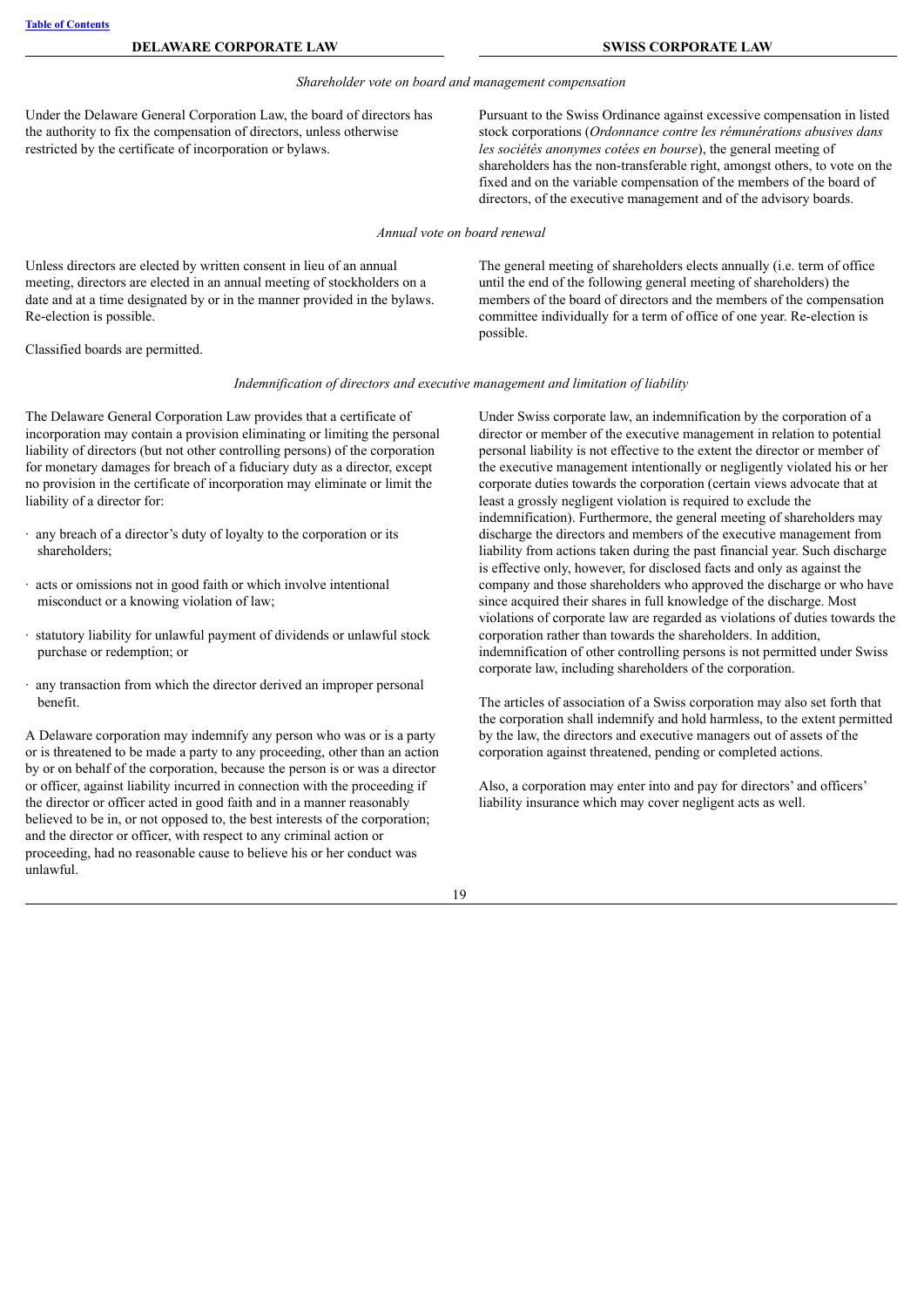#### *Directors' fiduciary duties*

A director of a Delaware corporation has a fiduciary duty to the corporation and its shareholders. This duty has two components:

- · the duty of care; and
- · the duty of loyalty.

The duty of care requires that a director act in good faith, with the care that an ordinarily prudent person would exercise under similar circumstances. Under this duty, a director must inform himself or herself of, and disclose to shareholders, all material information reasonably available regarding a significant transaction.

The duty of loyalty requires that a director act in a manner he or she reasonably believes to be in the best interests of the corporation. He or she must not use his or her corporate position for personal gain or advantage. This duty prohibits self-dealing by a director and mandates that the best interest of the corporation and its shareholders take precedence over any interest possessed by a director, officer or controlling shareholder and not shared by the shareholders generally. In general, actions of a director are presumed to have been made on an informed basis, in good faith and in the honest belief that the action taken was in the best interests of the corporation. However, this presumption may be rebutted by evidence of a breach of one of the fiduciary duties.

Should such evidence be presented concerning a transaction by a director, a director must prove the procedural fairness of the transaction, and that the transaction was of fair value to the corporation.

The board of directors of a Swiss corporation manages the business of the corporation, unless responsibility for such management has been delegated to the executive management (for example by organizational rules and comparable bylaws). However, there are several nontransferable duties of the board of directors:

- · the overall management of the corporation and the issuing of all necessary directives;
- · determination of the corporation's organization;
- · the organization of the accounting, financial control and financial planning systems as required for management of the corporation;
- · the appointment and dismissal of persons entrusted with managing and representing the corporation;
- · overall supervision of the persons entrusted with managing the corporation, in particular with regard to compliance with the law, articles of association, operational regulations and directives;
- · compilation of the annual report, preparation for the general meeting, the compensation report and implementation of its resolutions; and
- · notification of the court in the event that the company is overindebted.

The members of the board of directors must perform their duties with all due diligence and safeguard the interests of the corporation in good faith. They must afford the shareholders equal treatment in equal circumstances.

The burden of proof for a violation of these duties is with the corporation or with the shareholder bringing a suit against the director.

*Shareholder action by written consent*

A Delaware corporation may, in its certificate of incorporation, eliminate the right of shareholders to act by written consent.

Shareholders of a Swiss corporation may only exercise their voting rights in a general meeting of shareholders and may not act by written consents. The articles of association must allow for (independent) proxies to be present at a general meeting of shareholders. The instruction of such (independent) proxies may occur in writing or electronically.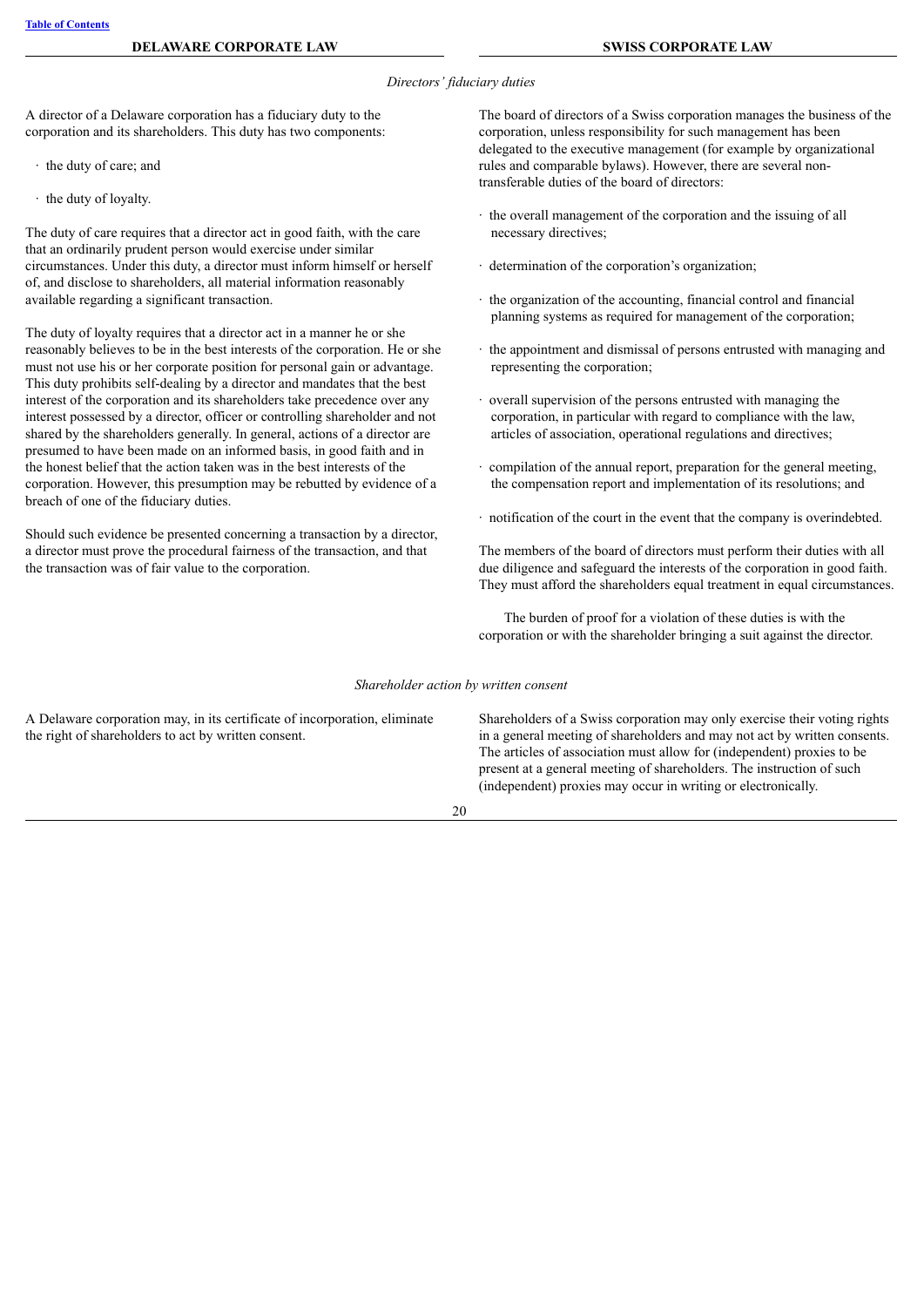#### *Shareholder proposals*

A shareholder of a Delaware corporation has the right to put any proposal before the annual meeting of shareholders, provided it complies with the notice provisions in the governing documents. A special meeting may be called by the board of directors or any other person authorized to do so in the governing documents, but shareholders may be precluded from calling special meetings.

At any general meeting of shareholders any shareholder may put proposals to the meeting if the proposal is part of an agenda item. No resolution may be made on proposals relating to the agenda items that were not duly notified. Unless the articles of association provide for a lower threshold or for additional shareholders' rights:

- · shareholders together representing at least 10% of the share capital may demand that a general meeting of shareholders be called for specific agenda items and specific proposals; and
- · shareholders together representing shares with a nominal value of at least CHF 1.0 million may demand that an agenda item including a specific proposal be put on the agenda for a regularly scheduled general meeting of shareholders, provided such request is made with appropriate notice.

Any shareholder can propose candidates for election as directors provided that the election of board members has been included as an agenda item.

In addition, any shareholder is entitled, at a general meeting of shareholders and without advance notice, to (i) request information from the Board on the affairs of the company (note, however, that the right to obtain such information is limited), (ii) request information from the auditors on the methods and results of their audit, (iii) request to convene an extraordinary general meeting or (iv) to carry out a special audit and to appoint an auditor at the request of a shareholder.

#### *Cumulative voting*

Under the Delaware General Corporation Law, cumulative voting for elections of directors is not permitted unless the corporation's certificate of incorporation provides for it.

Cumulative voting is not permitted under Swiss corporate law. Pursuant to Swiss law, shareholders can vote for each proposed candidate, but they are not allowed to cumulate their votes for single candidates. An annual individual election of (i) all members of the board of directors, (ii) the chairman of the board of directors, (iii) the members of the compensation committee, (iv) the election of the independent proxy for a term of office of one year (i.e. until the following annual general meeting) as well as the vote on the compensation for the members of the board of directors and the executive committee as well as for the members of the advisory board, if applicable, is mandatory for listed companies. Re-election is permitted.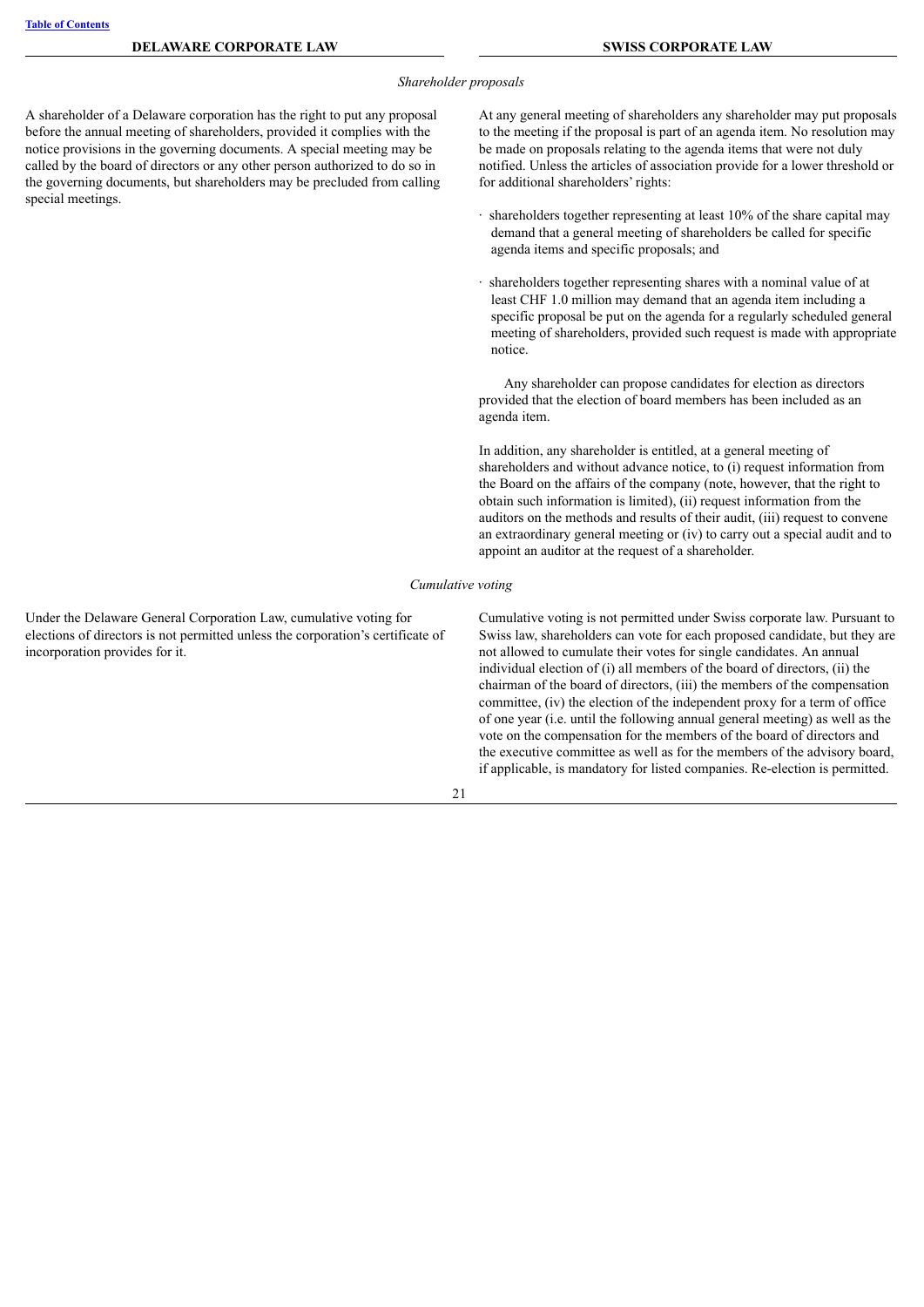**DELAWARE CORPORATE LAW SWISS CORPORATE LAW**

#### *Removal of directors*

A Delaware corporation with a classified board may be removed only for cause with the approval of a majority of the outstanding shares entitled to vote, unless the certificate of incorporation provides otherwise.

The Delaware General Corporation Law generally prohibits a Delaware corporation from engaging in certain business combinations with an

A Swiss corporation may remove, with or without cause, any director at any time with a resolution passed by a simple majority of the votes cast at a general meeting of shareholders concerned. The articles of association may require the approval by a qualified majority of the shares represented at a meeting for the removal of a director.

*Transactions with interested shareholders*

No such rule applies to a Swiss corporation.

"interested shareholder" for three years following the date that such person becomes an interested shareholder. An interested shareholder generally is a person or group who or which owns or owned 15.0% or more of the corporation's outstanding voting stock within the past three years.

#### *Dissolution; Winding up*

Unless the board of directors of a Delaware corporation approves the proposal to dissolve, dissolution must be approved by shareholders holding 100.0% of the total voting power of the corporation. Only if the dissolution is initiated by the board of directors may it be approved by a simple majority of the corporation's outstanding shares. Delaware law allows a Delaware corporation to include in its certificate of incorporation a supermajority voting requirement in connection with dissolutions initiated by the board.

A dissolution of a Swiss corporation requires the approval by two-thirds of the shares represented as well as the absolute majority of the nominal value of the share capital represented at a general meeting of shareholders passing a resolution on such dissolution. The articles of association may increase the voting thresholds required for such a resolution.

#### *Variation of rights of shares*

A Delaware corporation may vary the rights of a class of shares with the approval of a majority of the outstanding shares of such class, unless the certificate of incorporation provides otherwise.

The general shareholder meeting of a Swiss corporation may resolve that preference shares be issued or that existing shares be converted into preference shares with a resolution passed by a simple majority of the votes cast at the general meeting of shareholders. Where a company has issued preference shares, further preference shares conferring preferential rights over the existing preference shares may be issued only with the consent of both a special meeting of the adversely affected holders of the existing preference shares and of a general meeting of all shareholders, unless otherwise provided in the articles of association.

Shares with preferential voting rights are not regarded a special class for these purposes.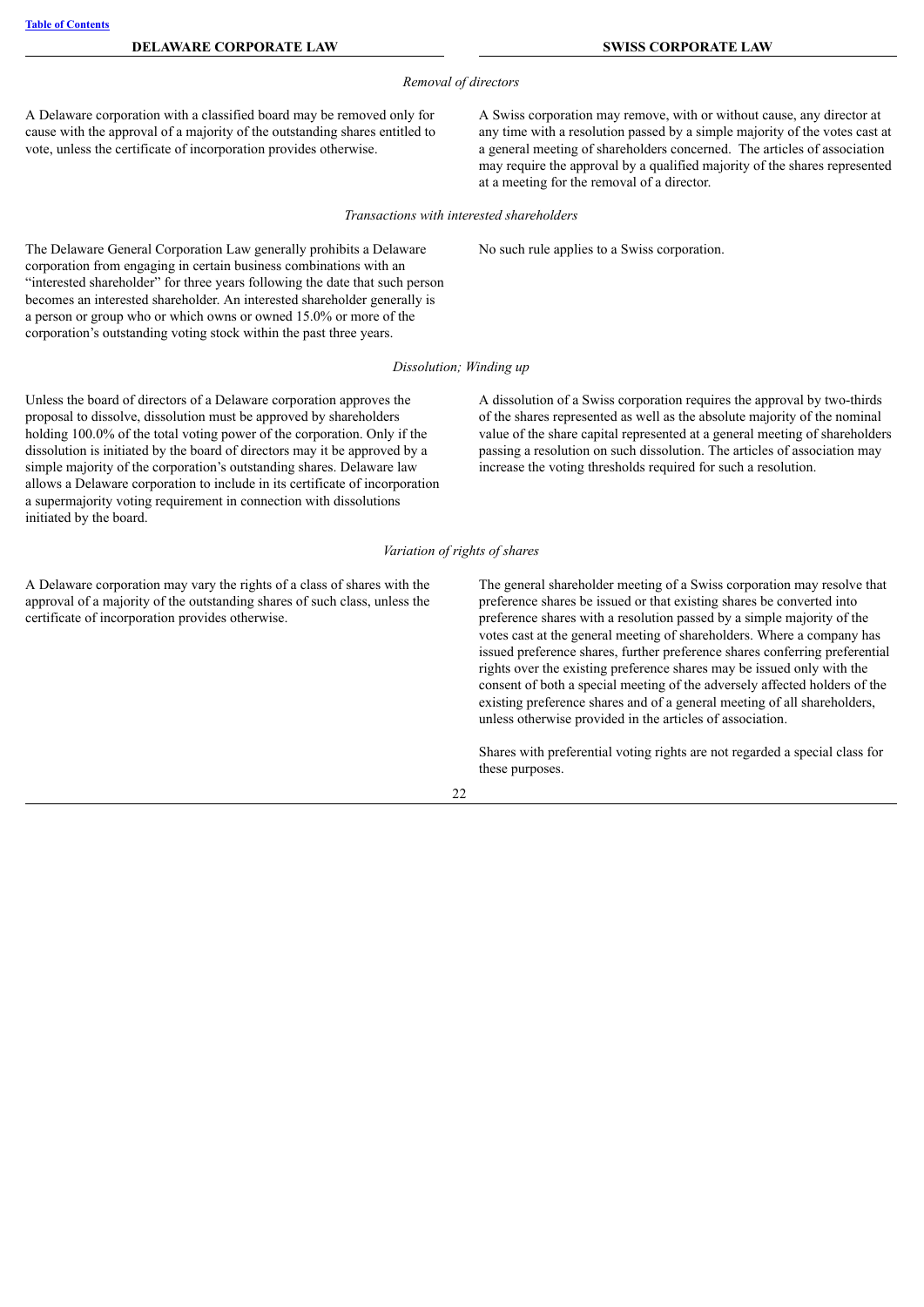#### *Amendment of governing documents*

A Delaware corporation's governing documents may be amended with the approval of a majority of the outstanding shares entitled to vote, unless the certificate of incorporation provides otherwise.

The articles of association of a Swiss corporation may be amended with a resolution passed by a simple majority of the votes cast at such meeting, unless otherwise provided in the articles of association. There are a number of resolutions, such as an amendment of the stated purpose of the corporation, the introduction of authorized and conditional capital and the introduction of shares with preferential voting rights that require the approval by two-thirds of the votes and an absolute majority of the nominal value of the shares represented at a shareholders' meeting. The articles of association may increase the voting thresholds.

*Inspection of Books and Records*

Shareholders of a Delaware corporation, upon written demand under oath stating the purpose thereof, have the right during the usual hours for business to inspect for any proper purpose, and to obtain copies of list(s) of shareholders and other books and records of the corporation and its subsidiaries, if any, to the extent the books and records of such subsidiaries are available to the corporation.

Shareholders of a Swiss corporation may only inspect books and records if the general meeting of shareholders or the board of directors approved such inspection. The information may be refused where providing it would jeopardize the corporation's trade secrets or other interests warranting protection. A shareholder is only entitled to receive information to the extent required to exercise such shareholders' rights, subject to the interests of the corporation. The right to inspect the share register is limited to the right to inspect that shareholder's own entry in the share register.

#### *Payment of dividends*

The board of directors may approve a dividend without shareholder approval. Subject to any restrictions contained in its certificate of incorporation, the board may declare and pay dividends upon the shares of its capital stock either:

- · out of its surplus, or
- · in case there is no such surplus, out of its net profits for the fiscal year in which the dividend is declared and/or the preceding fiscal year.

Stockholder approval is required to authorize capital stock in excess of that provided in the charter. Directors may issue authorized shares without stockholder approval.

Dividend payments are subject to the approval of the general meeting of shareholders. The board of directors may propose to shareholders that a dividend shall be paid but cannot itself authorize the distribution.

Payments out of the Company's share capital (in other words, the aggregate nominal value of the Company's registered share capital) in the form of dividends are not allowed; however, payments out of share capital may be made by way of a capital reduction only. Dividends may be paid only from the profits brought forward from the previous business years or if the Company has distributable reserves, each as will be presented on the Company's audited annual stand-alone balance sheet. The dividend may be determined only after the allocations to reserves required by the law and the articles of association have been deducted.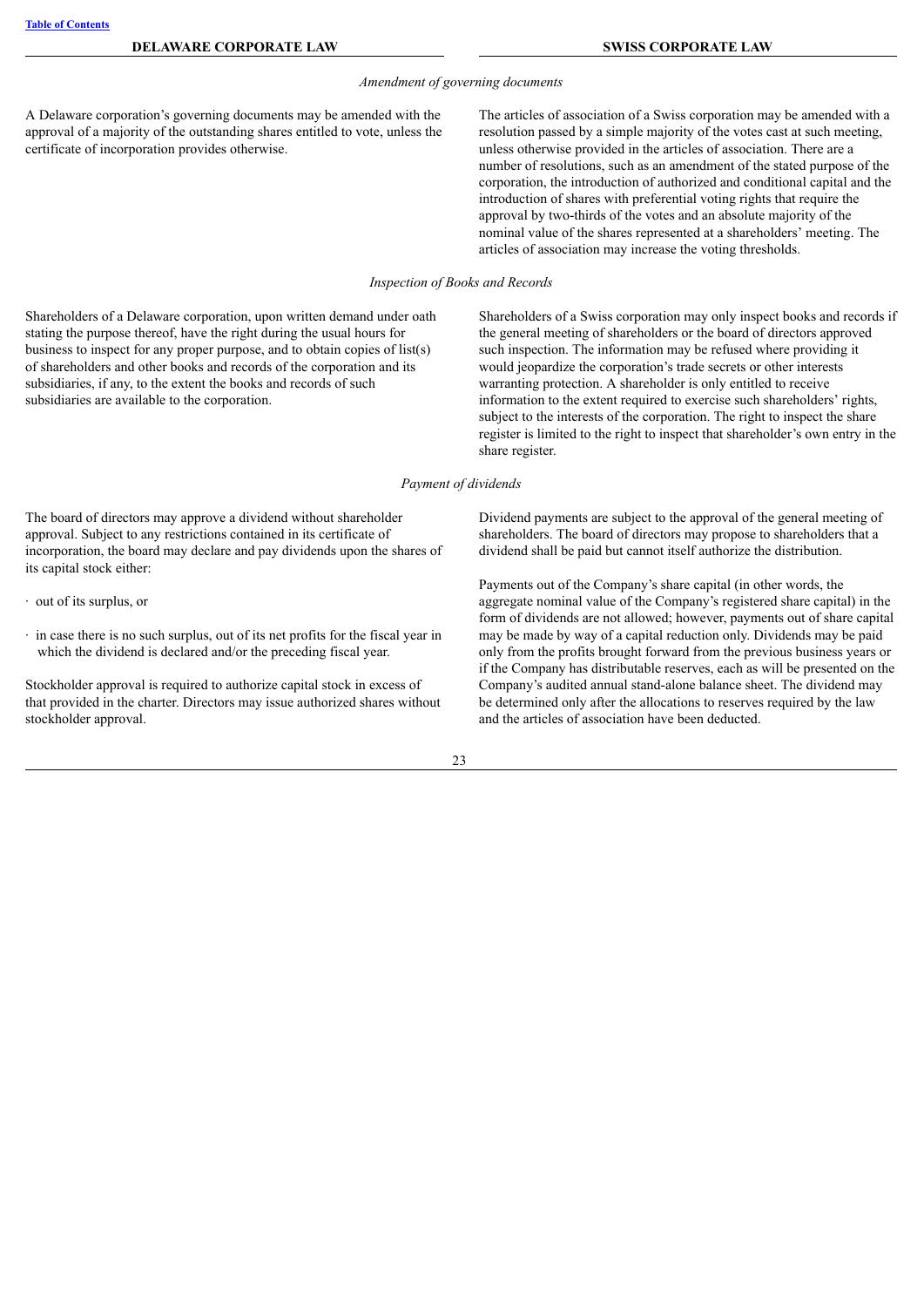#### *Creation and issuance of new shares*

All creation of shares require the board of directors to adopt a resolution or resolutions, pursuant to authority expressly vested in the board of directors by the provisions of the company's certificate of incorporation. All creation of shares require a shareholders' resolution. An authorized or contingent capital increase requires at least two-thirds of the voting rights represented at the general meeting of shareholders and an absolute majority of the nominal value of shares represented. Authorized shares can be, once created by shareholder resolution, issued by the board of directors (subject to fulfillment of the authorization). Conditional shares are created and issued through the exercise of options and conversion rights related to debt instruments issued by the board of directors or such rights issued to employees.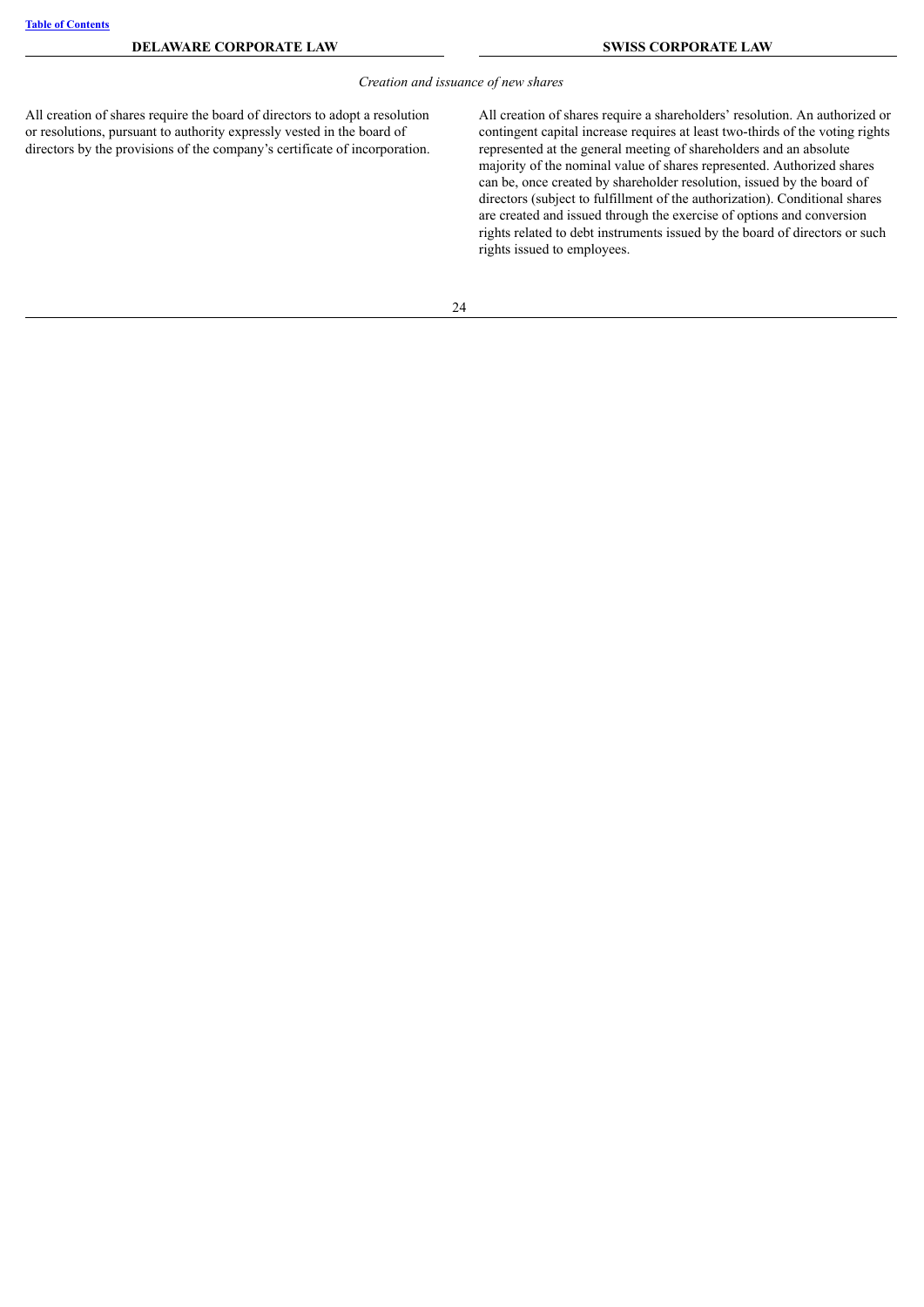#### **SELLING SHAREHOLDER**

This prospectus relates to periodic offers and sales by the selling shareholder listed below, and its pledgees, assignees, transferees and other successors in interest, of up to  $18,041,000$  common shares.

The following table provides information regarding the selling shareholder's beneficial ownership of our common shares as of August 22, 2018. Beneficial ownership is determined in accordance with the rules of the Commission and includes any common shares as to which a person has sole or shared voting power or investment power and any common shares which the person has the right to acquire within 60 days after August 22, 2018 through the exercise of any option, warrant or right or through the conversion of any convertible security. As described in the footnote to the table below, we believe, based on information furnished to us, that the selling shareholder in this table has shared voting and investment power with respect to the shares indicated as beneficially owned. The percentage of beneficial ownership is based upon 67,362,690 common shares issued and outstanding as of the date of this prospectus.

|                                                  | Number of common shares | Percentage of common shares                                     | Maximum Common shares    |
|--------------------------------------------------|-------------------------|-----------------------------------------------------------------|--------------------------|
|                                                  |                         | beneficially owned prior to the beneficially owned prior to the | offered pursuant to this |
| Name of Selling Shareholder                      | offering                | offering                                                        | prospectus               |
| dievini Hopp BioTech holding GmbH $\&$ Co KG (1) | 18.041.000              | 26.8%                                                           | 18.041.000               |

(1) Represents 18,041,000 common shares held of record by dievini Hopp BioTech holding GmbH & Co KG ("dievini"). dievini Verwaltungs GmbH is the sole general partner entitled to represent dievini and has voting and investment power over the shares held of record by dievini. In addition, as managing directors of dievini Verwaltungs GmbH, Dietmar Hopp, Dr, Friedrich von Bohlen und Halbach, Prof. Dr. Chrisof Hettich and Dr. Mathias Hothum share voting and investment power over the shares held of record by dievini. DH-Capital GmbH & Co KG ("DH-Capital") and OH Beteiligungen GmbH & Co. KG ("OH Beteiligungen") each hold a 40% limited partner interest in dievini, together have the ability to influence the actions of dievini, and may be deemed to beneficially own the common shares held of record by dievini. Dietmar Hopp and Daniel Hopp share control DH-Capital and Oliver Hopp controls OH Beteiligungen and they may therefore be deemed to beneficially own the common shares held of record by dievini. Each of dievini Verwaltungs GmbH, Dietmar Hopp, Daniel Hopp, Oliver Hopp, DH-Capital, OH Beteiligungen, Dr, Friedrich von Bohlen und Halbach, Prof. Dr. Chrisof Hettich and Dr, Mathias Hothum disclaim beneficial ownership of the shares held of record by dievini except to the extent of their pecuniary interest therein, Dr. Friedrich von Bohlen und Halbach is also a non-executive director of the Company. The address for dievini Hopp BioTech holding GmbH & Co KG, Friedrich von Bohlen und Halbach is Johann-Jakob-Astor Str. 57, 69190 Walldorf, Germany.

Pursuant to and subject to the terms and conditions set forth in the registration rights agreement we entered into with dievini Hopp BioTech holding GmbH & Co KG on October 23, 2015, or the Registration Rights Agreement, we agreed, among other things, to register resales of our common shares under the Securities Act. We have also agreed to cause this registration statement to become effective and to keep such registration statement effective within and for the time periods set forth in the Registration Rights Agreement.

We will pay all expenses related to this registration, except for certain underwriting discounts or commissions or legal fees of the selling shareholder. In addition, we will pay all expenses related to the filing of the registration statement of which this prospectus forms a part.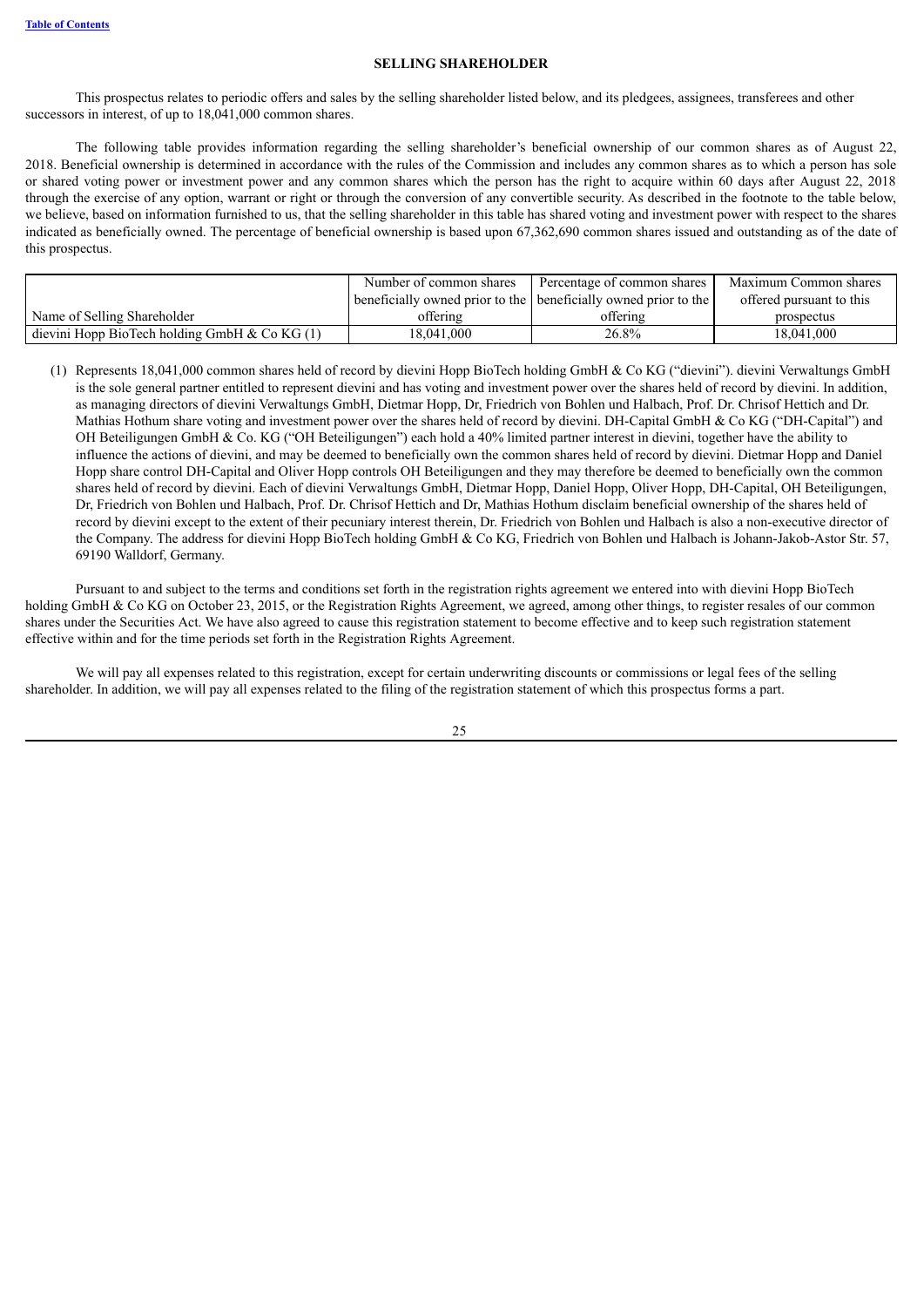#### **PLAN OF DISTRIBUTION**

<span id="page-33-0"></span>The selling shareholder (and its pledgees, assignees, transferees and other successors in interest), may sell the securities in one or more of the following ways (or in any combination) from time to time:

- to or through underwriters or dealers;
- · directly to purchasers or to a single purchaser;
- through agents; or
- · through any other method permitted by applicable law and, if required, described in an applicable prospectus supplement.

In connection with certain offerings by the selling shareholder, a prospectus supplement will state the terms of the offering of the securities, including:

- the name or names of any underwriters, dealers or agents;
- the purchase price of such securities and the proceeds to be received by us, if any;
- · any underwriting discounts or agency fees and other items constituting underwriters' or agents' compensation;
- any initial public offering price;
- any discounts or concessions allowed or reallowed or paid to dealers; and
- · any securities exchanges on which the securities may be listed.

Any initial public offering price and any discounts or concessions allowed or reallowed or paid to dealers may be changed from time to time.

If underwriters are used in in the sale, the securities will be acquired by the underwriters for their own account and may be resold from time to time in one or more transactions, including:

- negotiated transactions;
- at a fixed public offering price or prices, which may be changed;
- at market prices prevailing at the time of sale;
- at prices related to prevailing market prices; or
- · at negotiated prices.

Unless otherwise stated in a prospectus supplement, the obligations of the underwriters to purchase any securities will be conditioned on customary closing conditions and the underwriters will be obligated to purchase all of such series of securities, if any are purchased.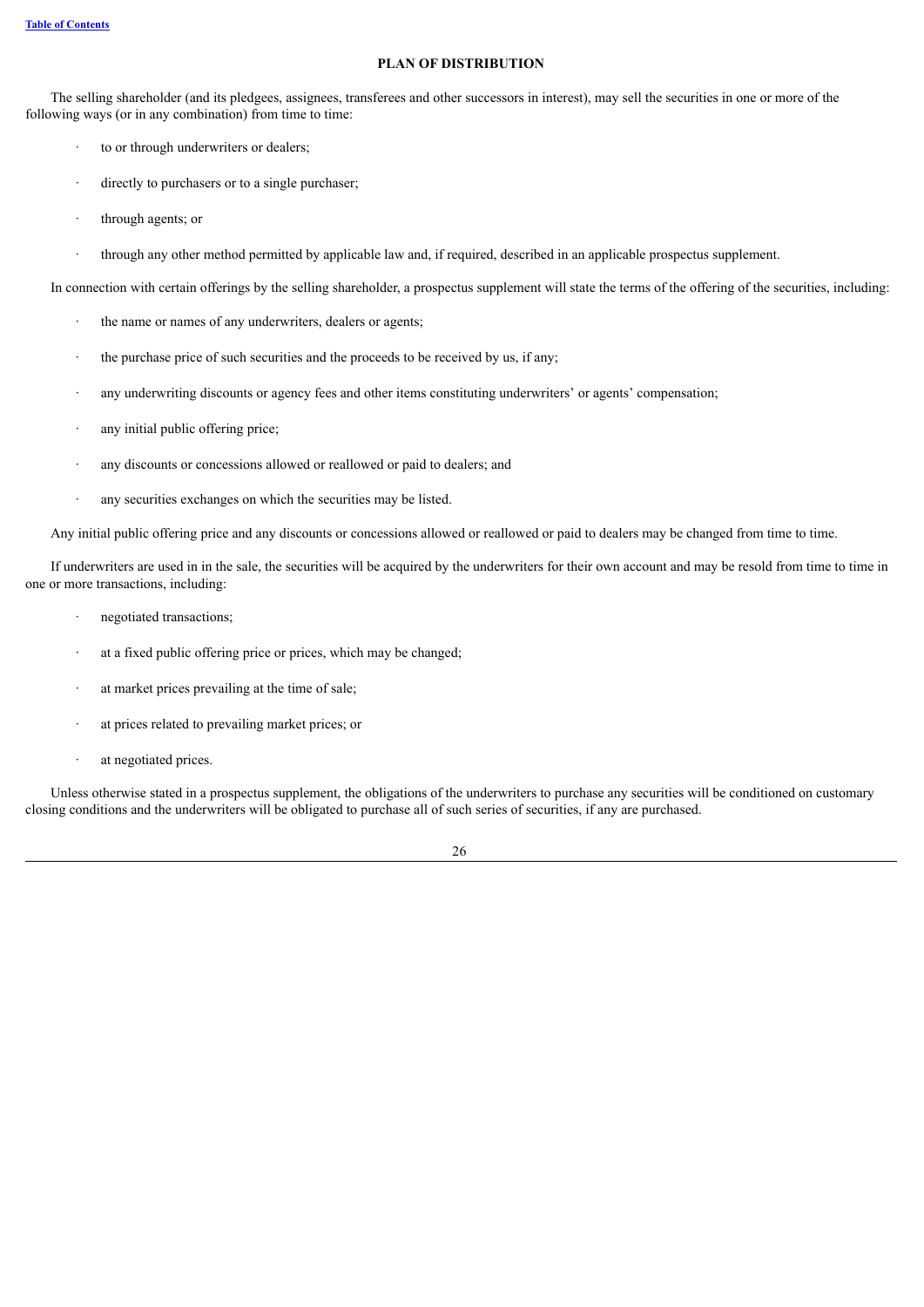The securities may be sold through agents from time to time. The prospectus supplement will name any agent involved in the offer or sale of the securities and any commissions paid to them. Generally, any agent will be acting on a best efforts basis for the period of its appointment.

The selling shareholder, may authorize underwriters, dealers or agents to solicit offers by certain purchasers to purchase the securities at the public offering price set forth in the prospectus supplement pursuant to delayed delivery contracts providing for payment and delivery on a specified date in the future. The contracts will be subject only to those conditions set forth in the prospectus supplement, and the prospectus supplement will set forth any commissions paid for solicitation of these contracts.

Underwriters and agents may be entitled under agreements entered into with us to indemnification by us or the selling shareholder against certain civil liabilities, including liabilities under the Securities Act, or to contribution with respect to payments which the underwriters or agents may be required to make.

The prospectus supplement may also set forth whether or not underwriters may over-allot or effect transactions that stabilize, maintain or otherwise affect the market price of the securities at levels above those that might otherwise prevail in the open market, including, for example, by entering stabilizing bids, effecting syndicate covering transactions or imposing penalty bids.

Underwriters and agents may be customers of, engage in transactions with, or perform services for us or the selling shareholder and us or its respective affiliates in the ordinary course of business.

The selling shareholder may sell common shares under this prospectus in any of these ways. The selling shareholder will act independently of us in making decisions with respect to the timing, manner and size of each sale. We are registering the sale of dievini Hopp BioTech holding GmbH & Co KG's common shares to satisfy registration rights that we granted to dievini Hopp BioTech holding GmbH & Co KG pursuant to the registration rights agreement.

We will indemnify the selling shareholder in connection with any liabilities incurred in connection with this registration statement due to any misstatements or omissions other than information provided by the selling shareholder in writing for use in this registration statement, and the selling shareholder will indemnify us in connection with any liabilities incurred in connection with this registration statement due to any misstatements or omissions in written statements by the applicable selling shareholder made for the purpose of their inclusion in this registration statement, provided, however, that that in no event will the selling shareholder's liability exceed the gross proceeds from this offering received by the selling shareholder. We will pay all expenses related to this registration, except for certain underwriting discounts or commissions or legal fees.

In accordance with the limitations and restrictions set forth in Rule 144 and Regulation S under the Securities Act, the selling shareholder may also sell all or a portion of common shares under Rule 144, Section  $4(a)(1)$  under the Securities Act, Section  $4(a)(7)$  under the Securities Act or Regulation S under the Securities Act, if available, rather than under this prospectus.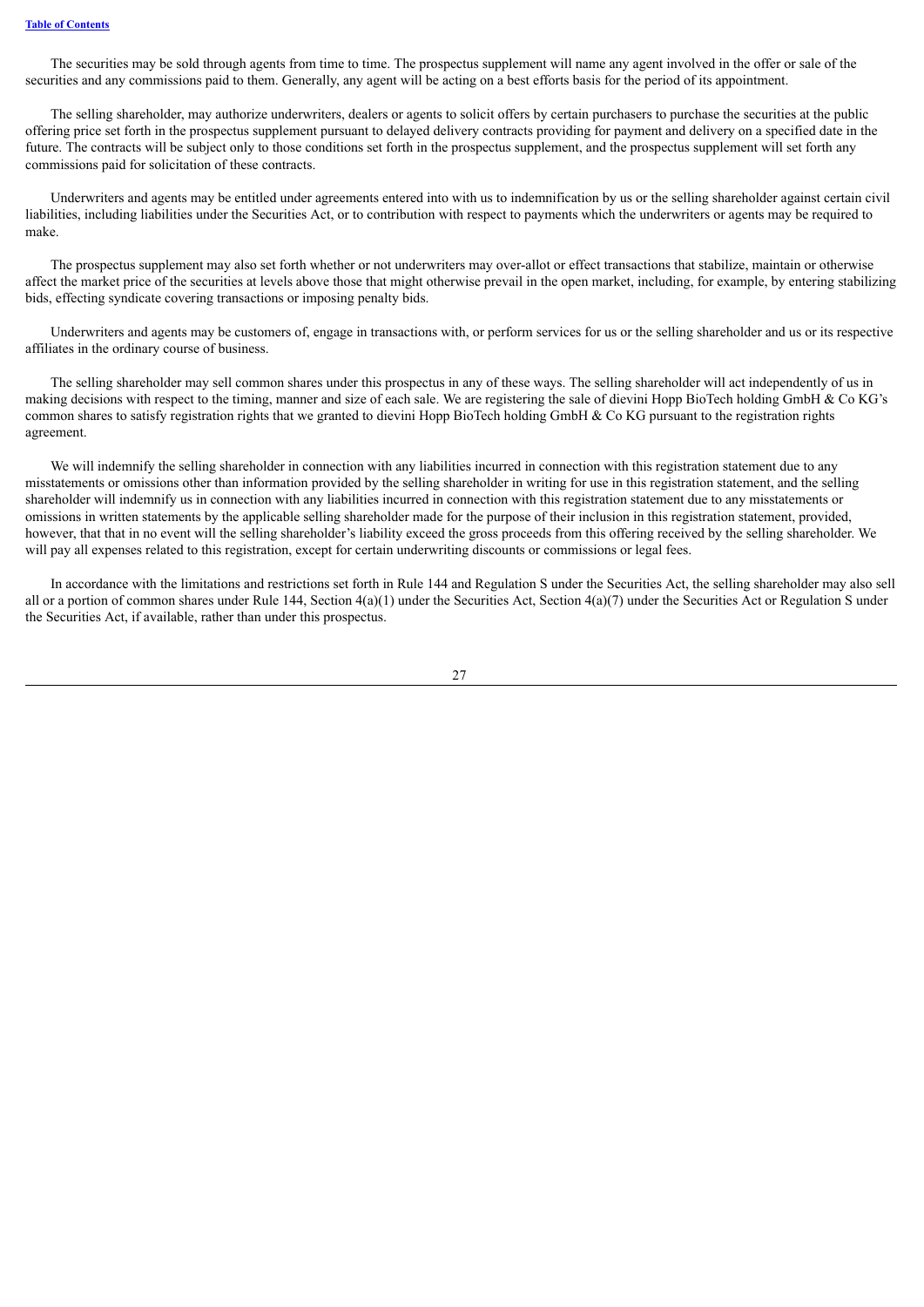#### **INCORPORATION OF CERTAIN INFORMATION BY REFERENCE**

<span id="page-35-0"></span>The SEC allows us to incorporate by reference information into this document. This means that we can disclose important information to you by referring you to another document filed separately with the SEC. The information incorporated by reference is considered to be a part of this document, except for any information superseded by information that is included directly in this prospectus or incorporated by reference subsequent to the date of this prospectus.

We incorporate by reference herein:

- · Our 2017 Annual Report on Form 20-F for the fiscal year ended December 31, 2017;
- · Our reports on Form 6-K furnished to the SEC on March 20, 2018 (only with respect to "Item 1.C—2017 Board Compensation" and "Item 2.C— 2017 Executive Compensation" of Exhibit 99.3), March 22, 2018, March 26, 2018, April 27, 2018, May 2, 2018 (only with respect to Exhibits 99.1 and 99.2), June 7, 2018, July 6, 2018, July 17, 2018, July 23, 2018, July 31, 2018 and August 8, 2018 (only with respect to Exhibits 99.1 and 99.2); and
- · Our registration statement on Form 8-A filed with the SEC on September 23, 2016, including any amendments or reports filed for the purpose of updating such description.

All annual reports we file with the SEC pursuant to the Exchange Act on Form 20-F after the date of this prospectus and prior to termination or expiration of this registration statement shall be deemed incorporated by reference into this prospectus and to be part hereof from the date of filing of such documents. We may incorporate by reference any Form 6-K subsequently submitted to the SEC by identifying in such Form that it is being incorporated by reference into this prospectus.

Documents incorporated by reference in this prospectus are available from us without charge upon written or oral request, excluding any exhibits to those documents that are not specifically incorporated by reference into those documents. You can obtain documents incorporated by reference in this document by requesting them from us in writing or at AC Immune SA, EPFL Innovation Park, Building B, 1015 Lausanne, Switzerland, or via telephone at +41 21 345 91 21.

#### **ENFORCEMENT OF JUDGMENTS**

<span id="page-35-1"></span>We are organized under the laws of Switzerland and our registered office and domicile is located in Ecublens, Switzerland. Moreover, a number of our directors and executive officers are not residents of the United States, and all or a substantial portion of the assets of such persons are located outside the United States. As a result, it may not be possible for investors to effect service of process within the United States upon us or upon such persons or to enforce against them judgments obtained in U.S. courts, including judgments in actions predicated upon the civil liability provisions of the federal securities laws of the United States. We have been advised by our Swiss counsel that there is doubt as to the enforceability in Switzerland of original actions, or in actions for enforcement of judgments of U.S. courts, of civil liabilities to the extent solely predicated upon the federal and state securities laws of the United States. Original actions against persons in Switzerland based solely upon the U.S. federal or state securities laws are governed, among other things, by the principles set forth in the Swiss Federal Act on Private International Law. This statute provides that the application of provisions of non-Swiss law by the courts in Switzerland shall be precluded if the result would be incompatible with Swiss public policy. Also, mandatory provisions of Swiss law may be applicable regardless of any other law that would otherwise apply. Switzerland and the United States do not have a treaty providing for reciprocal recognition of and enforcement of judgments in civil and commercial matters. The recognition and enforcement of a judgment of the courts of the United States in Switzerland is governed by the principles set forth in the Swiss Federal Act on Private International Law. This statute provides in principle that a judgment rendered by a non-Swiss court may be enforced in Switzerland only if:

- the non-Swiss court had jurisdiction pursuant to the Swiss Federal Act on Private International Law;
- the judgment of such non-Swiss court has become final and non-appealable;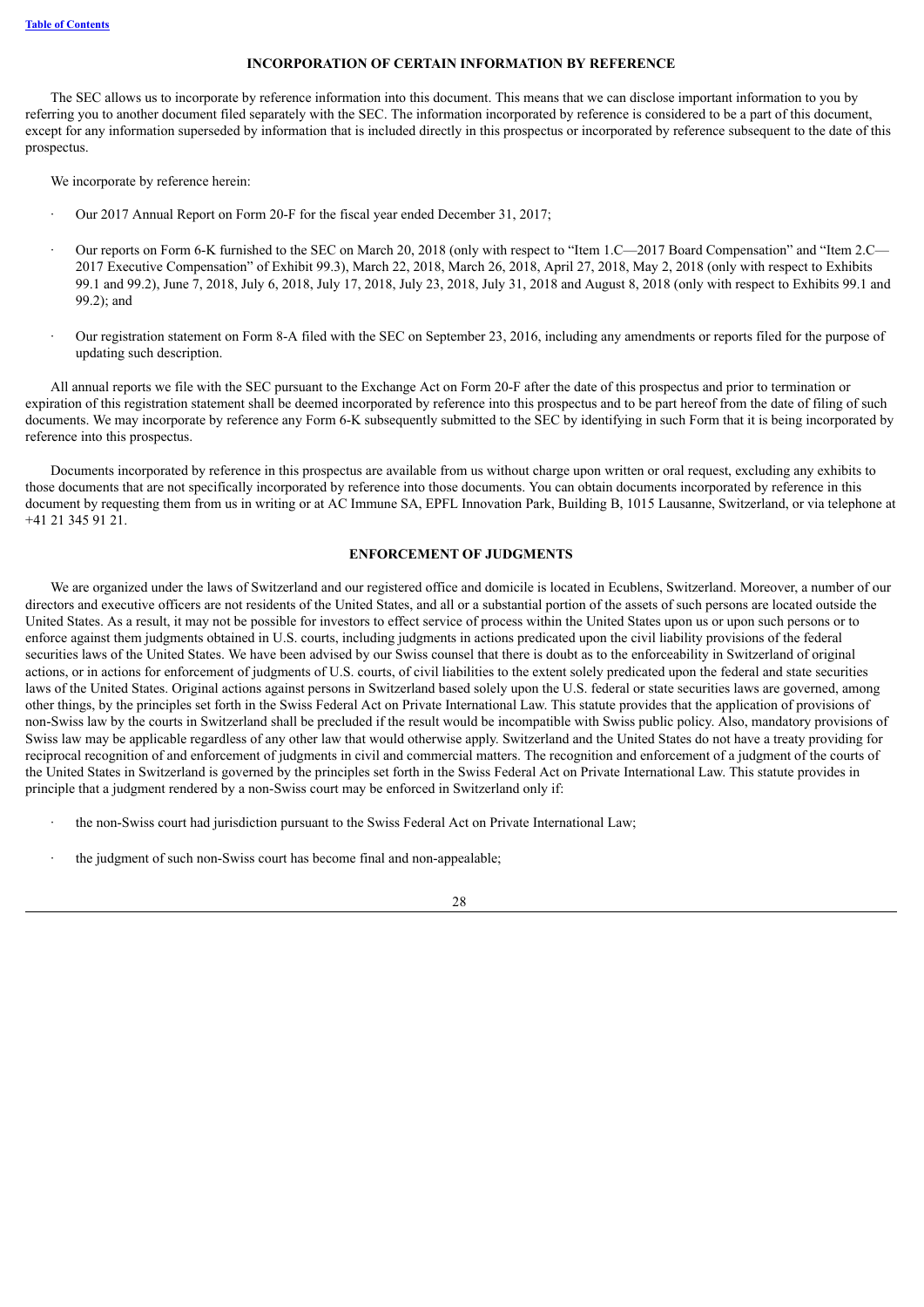- the judgment does not contravene Swiss public policy;
- the court procedures and the service of documents leading to the judgment were in accordance with the due process of law; and
- · no proceeding involving the same parties and the same subject matter was first brought in Switzerland, or adjudicated in Switzerland, or was earlier adjudicated in a third state and this decision is recognizable in Switzerland.

#### **EXPENSES**

<span id="page-36-0"></span>The following table sets forth the expenses (other than underwriting discounts and commissions or agency fees and other items constituting underwriters' or agents' compensation, if any) expected to be incurred by us in connection with a possible offering of securities registered under this registration statement.

|                                 | Amount |                   |
|---------------------------------|--------|-------------------|
|                                 |        | <b>To Be Paid</b> |
| SEC registration fee            |        | 19,294.04         |
| FINRA filing fee                |        | ∗                 |
| Transfer agent's fees           |        | $\ast$            |
| Printing and engraving expenses |        | $\ast$            |
| Legal fees and expenses         |        | $\ast$            |
| Accounting fees and expenses    |        | $\ast$            |
| Miscellaneous                   |        | $\ast$            |
| Total                           |        | *                 |

<span id="page-36-1"></span>\* To be provided by a prospectus supplement or as an exhibit to a Report on Form 6-K that is incorporated by reference into this prospectus.

#### **LEGAL MATTERS**

The validity of our common shares and certain other matters of Swiss law will be passed upon for us by Vischer AG, Zurich, Switzerland. Certain matters of U.S. federal and New York State law will be passed upon for us by Davis Polk & Wardwell LLP, New York, New York.

#### **EXPERTS**

<span id="page-36-2"></span>The financial statements of AC Immune SA appearing in AC Immune SA's Annual Report (Form 20-F) for the year ended December 31, 2017 have been audited by Ernst & Young AG, Switzerland, an independent registered public accounting firm, as set forth in their report thereon, included therein, and incorporated herein by reference. Such financial statements are incorporated herein by reference in reliance upon such report given the authority of such firm as experts in accounting and auditing.

The current address of Ernst & Young AG is Route de Chancy 59, 1213 Petit-Lancy, Switzerland.